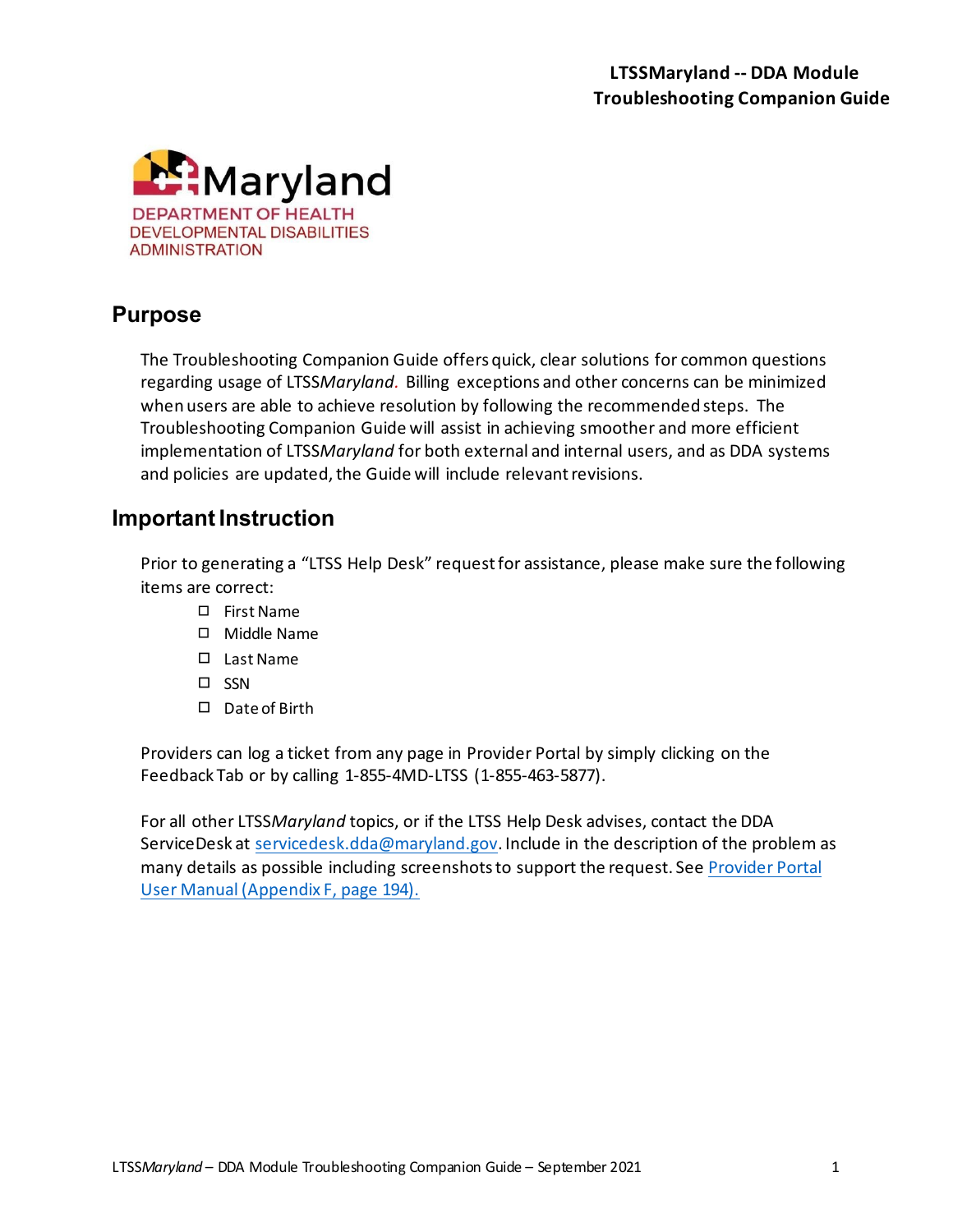# **Table of Contents**

|       | LTSSMaryland General Guidance ……………………………………………………………………………………………5                                          |  |
|-------|-------------------------------------------------------------------------------------------------------------|--|
|       |                                                                                                             |  |
| 1.1:  |                                                                                                             |  |
|       |                                                                                                             |  |
| 1.2:  |                                                                                                             |  |
|       |                                                                                                             |  |
|       |                                                                                                             |  |
| 2.1:  | Two LTSS profiles were generated and/or there are duplicate profiles for the same person 6                  |  |
|       |                                                                                                             |  |
| 2.2:  | PCP is showing as "Clarification Requested" and the CCS does not have a submit button visible.  6           |  |
|       |                                                                                                             |  |
| 2.3:  | The Detailed Service Authorization (DSA) does not include Fiscal Management Service (FMS)7                  |  |
| 2.4:  | The CCS is trying to add dedicated hours for Supported Living (SL) in the DSA, but the SL site does not     |  |
|       |                                                                                                             |  |
| 2.5:  |                                                                                                             |  |
| 2.6:  | PCP needs to be revised to extend services. LTSSMaryland does not give me the option to edit the            |  |
|       |                                                                                                             |  |
|       |                                                                                                             |  |
| 2.7:  | PCP cannot be submitted when total cost of services exceeds the allowed budget of \$200,000 for             |  |
|       |                                                                                                             |  |
|       |                                                                                                             |  |
| 2.8:  | The provider is unable to view or accept the DSA/service referral sent to them in LTSS by the CCS 8         |  |
| 2.9:  |                                                                                                             |  |
| 2.10: |                                                                                                             |  |
| 2.11: |                                                                                                             |  |
| 2.12: | Residential funding for community living group home is not populating an annual service cost in the         |  |
|       |                                                                                                             |  |
| 2.13: | The Service Authorization cannot be completed to generate the signature page, because "State-Only           |  |
| 2.14: | The Provider does not show in the drop-down menu in the DSA (does show for other participants).11           |  |
| 2.15: |                                                                                                             |  |
|       |                                                                                                             |  |
|       |                                                                                                             |  |
| 2.16: |                                                                                                             |  |
| 2.17: | The CCS is unable to revise a PCP to change program type as the revised Plan option is not available.<br>12 |  |
|       |                                                                                                             |  |
| 2.18: |                                                                                                             |  |
|       |                                                                                                             |  |
| 2.19: | In the provider portal, a service populates "provider not authorized for service" although the              |  |
|       | participant has continued to receive this service. How can plans be backdated or corrected?13               |  |
|       |                                                                                                             |  |
| 2.20: | The Provider received an award letter for an approved PCP, but an approved service reflected in the         |  |
|       |                                                                                                             |  |
|       |                                                                                                             |  |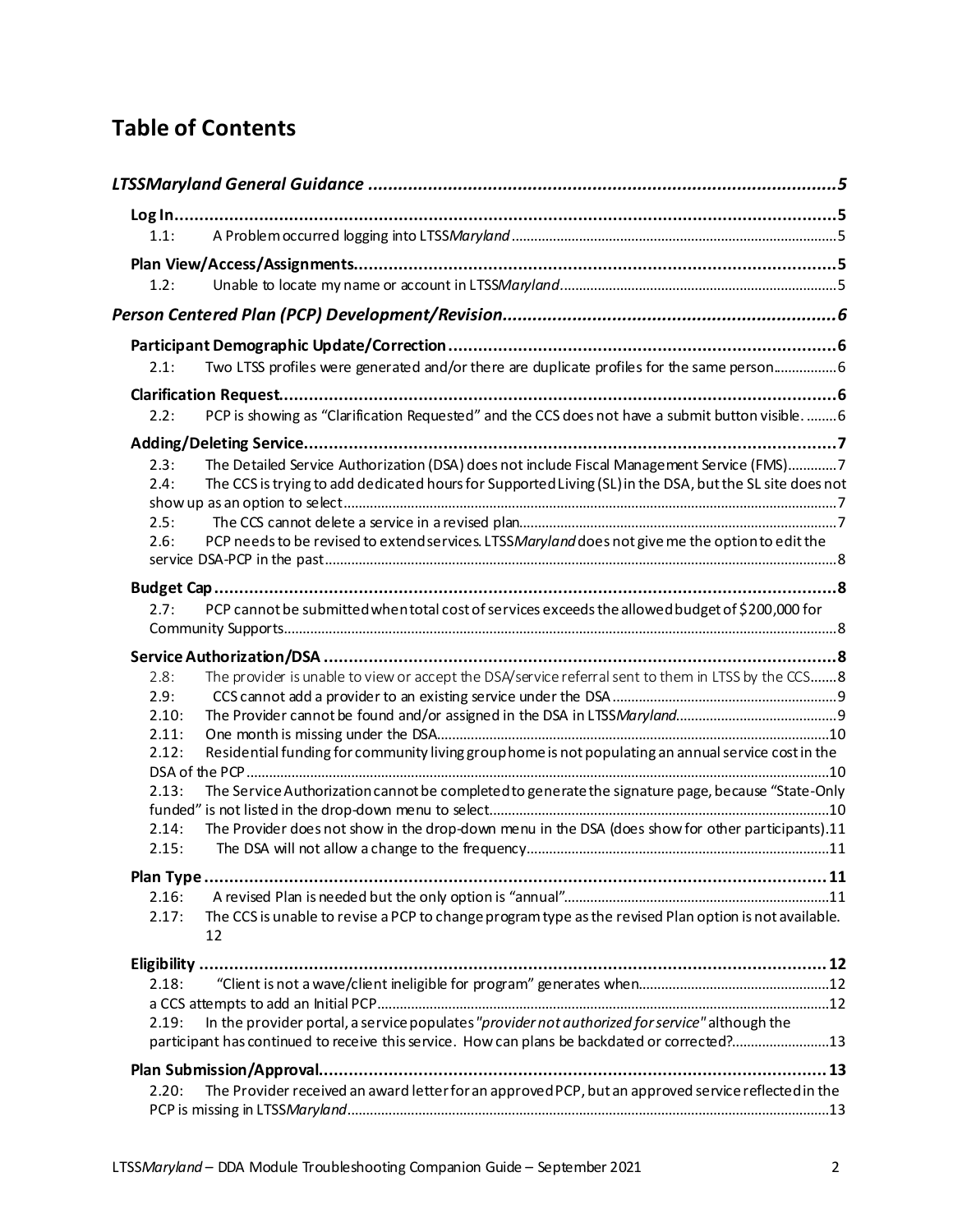| 2.21:             | PCP is approved with an effective date but status changed from active to inactive14                     |  |
|-------------------|---------------------------------------------------------------------------------------------------------|--|
| 2.22:             | Cannot create an Annual Plan as there is no Initial Plan or PCIS2 conversion14                          |  |
| 2.23:             |                                                                                                         |  |
|                   |                                                                                                         |  |
| 2.24:             | Change the effective date to not overlap with the new year plan effective date15                        |  |
| 2.25:             | Unable to revise an approved Initial PCP for a TY as the plan has an effective date in the future 16    |  |
|                   |                                                                                                         |  |
| 2.26:             |                                                                                                         |  |
| 2.27:             |                                                                                                         |  |
| <b>CSQ</b>        |                                                                                                         |  |
| 2.28:             |                                                                                                         |  |
| 2.29:             |                                                                                                         |  |
| 2.30:             |                                                                                                         |  |
|                   |                                                                                                         |  |
|                   |                                                                                                         |  |
| 3.1:              |                                                                                                         |  |
|                   |                                                                                                         |  |
|                   |                                                                                                         |  |
| 3.2:              | The CCS is unable to add activity notes due to an issue with the participant's address18                |  |
| 3.3:              | Permanent name or other core demographic changes in LTSSMaryland are reverting back the next            |  |
| day               | 19                                                                                                      |  |
| 3.4:<br>accept    | An Authorization to Participate (ATP) needs to be completed for a death and LTSSMaryland will not<br>19 |  |
| 3.5:              | Unable to enter notes and/or close-out CCS services for a participant who is deceased20                 |  |
|                   | CCS Services                                                                                            |  |
| 3.6:              | CCS Monitoring and Follow-up monitoring form has no manage button preventing completion and             |  |
|                   |                                                                                                         |  |
| 3.7:              |                                                                                                         |  |
| 3.8:              | Incorrect information has been added to a client record in the Client Attachment section and needs      |  |
|                   |                                                                                                         |  |
|                   |                                                                                                         |  |
|                   |                                                                                                         |  |
|                   |                                                                                                         |  |
| 4.1:              | The provider cannot see all of the participants for whom they provide services in LTSSMaryland 21       |  |
| 4.2:              |                                                                                                         |  |
| 4.3:              | The provider's status 36 MA# is listed as "basic only" in LTSSMaryland and CCS is unable to assign the  |  |
|                   |                                                                                                         |  |
| 4.4:              | The provider has closed a site (Community Living Group Home, Supported Living, or Day Habilitation)     |  |
|                   |                                                                                                         |  |
|                   |                                                                                                         |  |
| 4.5:              |                                                                                                         |  |
|                   |                                                                                                         |  |
|                   |                                                                                                         |  |
| 4.6:<br>name). 23 | Incorrect provider name is showing in LTSSMaryland (when provider has a parent organization or dba      |  |
|                   |                                                                                                         |  |
|                   |                                                                                                         |  |
|                   |                                                                                                         |  |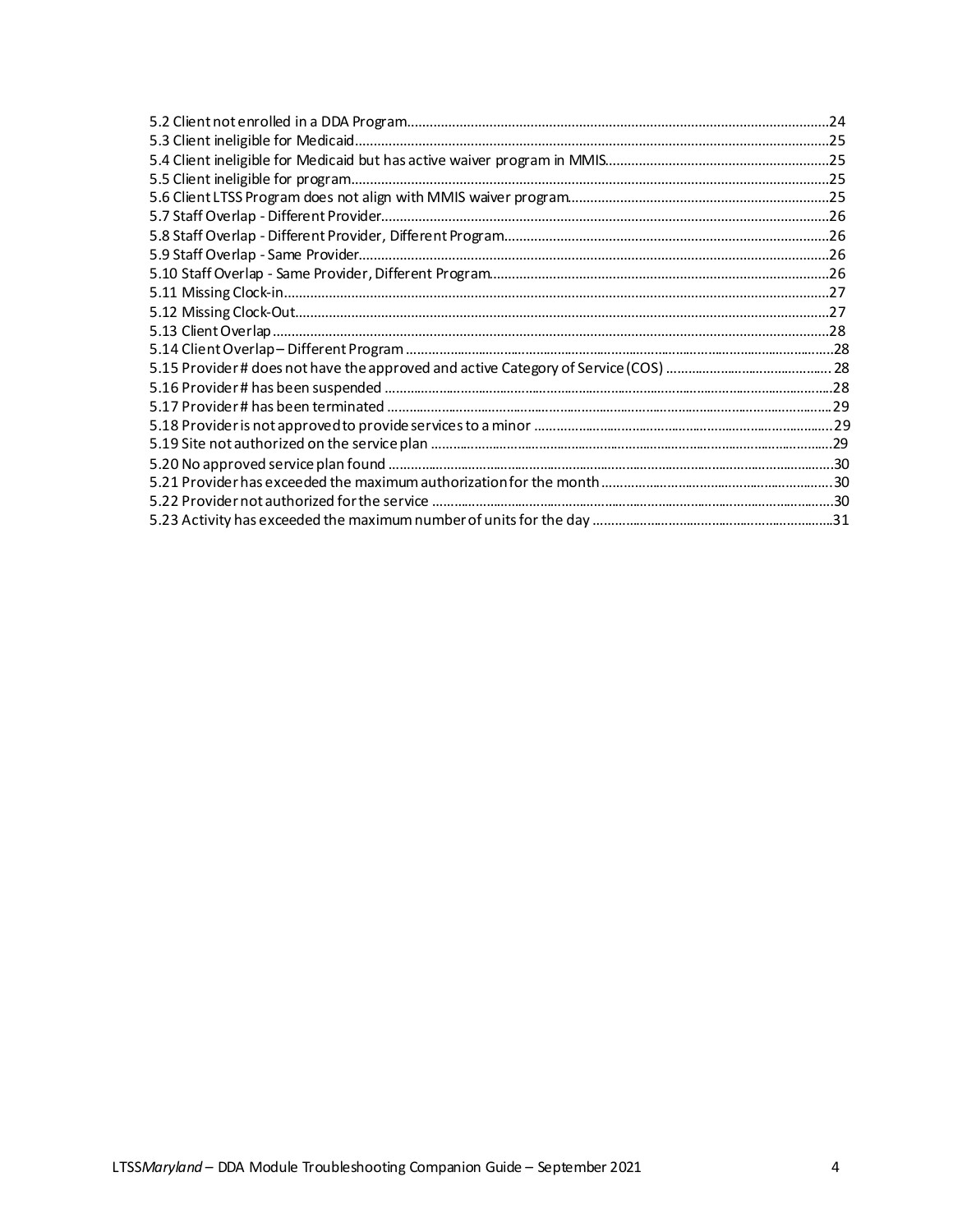# <span id="page-4-0"></span>LTSSMaryland General Guidance

<span id="page-4-2"></span><span id="page-4-1"></span>

| Log In                                                     |                                                                                                                                                                                                                                                                                                                                                                                                                       |
|------------------------------------------------------------|-----------------------------------------------------------------------------------------------------------------------------------------------------------------------------------------------------------------------------------------------------------------------------------------------------------------------------------------------------------------------------------------------------------------------|
| 1.1:<br><b>Impacted User(s):</b><br><b>Possible Cause:</b> | A Problem occurred logging into LTSS Maryland<br>Coordinator of Community Service (CCS); Providers<br>User may not have a username and password, or the provider does not<br>have a log in                                                                                                                                                                                                                            |
| <b>Steps for</b><br><b>Resolution:</b>                     | If a username and password to log in already exist, contact the LTSS Help<br>1.<br>Desk directly at 1-855-463-5877.<br>2.<br>If the provider does not have a log in, the provider must contact the DDA<br>ServiceDesk (servicedesk.dda@maryland.gov) to get a username and<br>temporary password.<br>3.<br>The provider must then watch the training videos in the link below to create<br>and manage staff profiles. |
| <b>Additional</b><br>Direction/Resource<br>Links:          | <b>Staff Roles and Creating a Profile in LTSS:</b><br><b>LTSS Training Videos</b><br><b>LTSSMaryland: User Manual for the login process</b>                                                                                                                                                                                                                                                                           |

### <span id="page-4-4"></span>Plan View/Access/Assignments

<span id="page-4-3"></span>

| 1.2:<br><b>Impacted User(s):</b><br><b>Possible Cause:</b> | Unable to locate my name or account in LTSS Maryland.<br><b>CCS</b> ; Providers<br>System inactivity |
|------------------------------------------------------------|------------------------------------------------------------------------------------------------------|
| <b>Steps for</b>                                           | CCS and provider staff who require reactivation should notify their LTSSMaryland                     |
| <b>Resolution:</b>                                         | Admin (provider or CCS) for assistance.                                                              |
|                                                            | Accounts that are inactive for more than 60 days will be deactivated by the                          |
| <b>Additional</b>                                          | system and require reactivation. The LTSSMaryland Admin (provider or CCS) can                        |
| <b>Direction/Resource</b>                                  | reactivate that account. If further assistance is needed, please contact the DDA                     |
| <b>Links</b>                                               | ServiceDesk (servicedesk.dda@maryland.gov.                                                           |
|                                                            | LTSSMaryland: User Manual for the login process                                                      |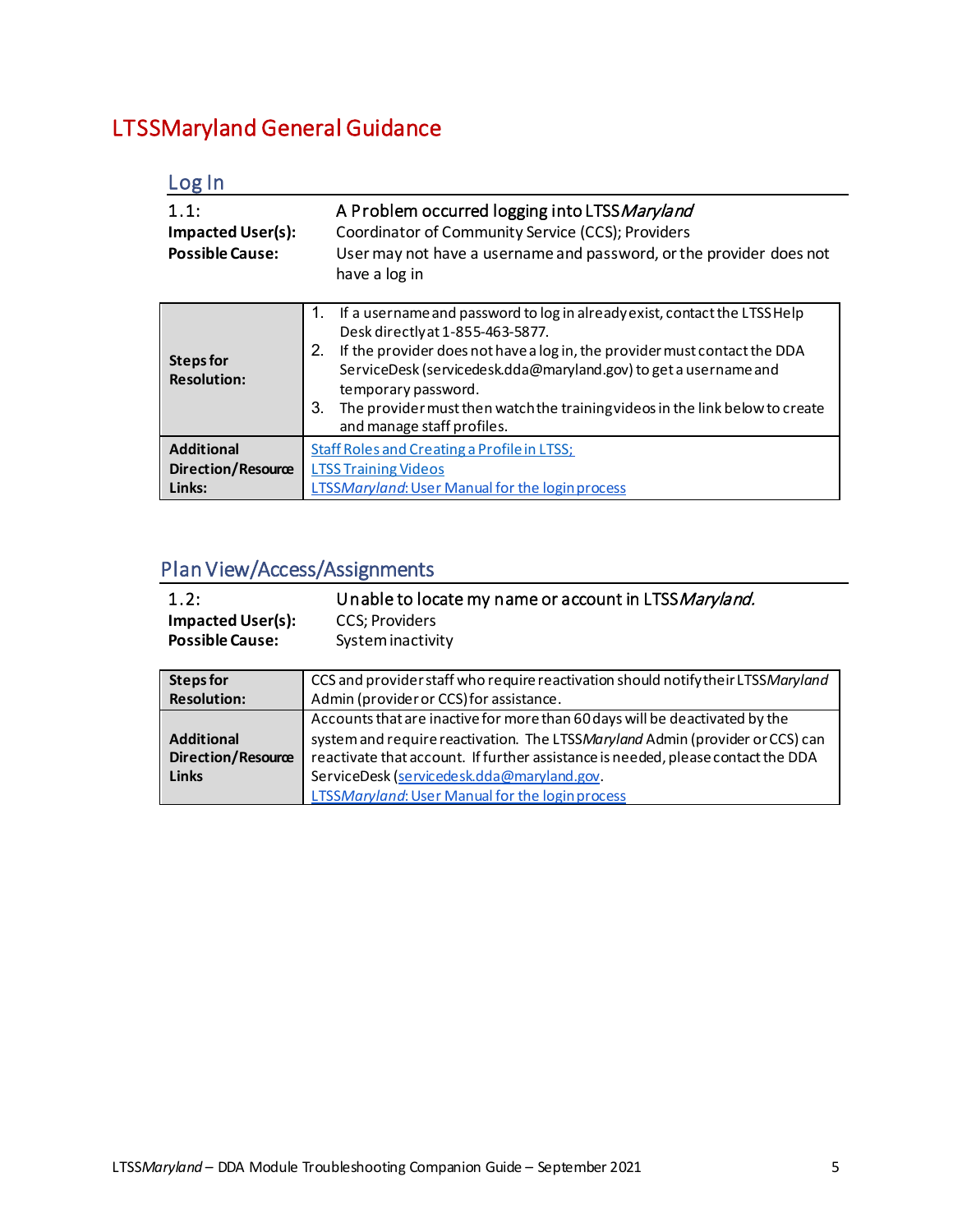## <span id="page-5-0"></span>Person Centered Plan (PCP) Development/Revision

### <span id="page-5-1"></span>Participant Demographic Update/Correction

<span id="page-5-2"></span>

| 2.1:                                               | Two LTSS profiles were generated and/or there are duplicate<br>profiles for the same person. |
|----------------------------------------------------|----------------------------------------------------------------------------------------------|
| <b>Impacted User(s):</b><br><b>Possible Cause:</b> | CCS<br>A participant had a legal name change, address change, or other<br>demographic change |
|                                                    | The CCS should review the profiles to identify the correct profile. If neede                 |

| Steps for<br><b>Resolution:</b>                          | The CCS should review the profiles to identify the correct profile. If needed,<br>1.<br>the CCS should engage with the participant's provider to confirm the<br>accurate information.<br>Once the CCS has confirmed the information, the CCS should submit a LTSS<br>2.<br>Help Desk ticket that clearly describes the correct profile and identifies the<br>profile that needs to be removed from LTSSMaryland.<br>DDA will implement the requested change.<br>3. |
|----------------------------------------------------------|--------------------------------------------------------------------------------------------------------------------------------------------------------------------------------------------------------------------------------------------------------------------------------------------------------------------------------------------------------------------------------------------------------------------------------------------------------------------|
| <b>Additional</b><br><b>Direction/Resource</b><br>Links: | <b>CCS Waiver Application Requirements and Reminders May 2021</b>                                                                                                                                                                                                                                                                                                                                                                                                  |

### <span id="page-5-3"></span>Clarification Request

<span id="page-5-4"></span>

| 2.2:                                                     | PCP is showing as "Clarification Requested" and the CCS does not<br>have a submit button visible.                                                                                                                                                                                                                                                                                                                                                                                                                                                                                                                                                                                                                                                                                                                                                                                                                      |
|----------------------------------------------------------|------------------------------------------------------------------------------------------------------------------------------------------------------------------------------------------------------------------------------------------------------------------------------------------------------------------------------------------------------------------------------------------------------------------------------------------------------------------------------------------------------------------------------------------------------------------------------------------------------------------------------------------------------------------------------------------------------------------------------------------------------------------------------------------------------------------------------------------------------------------------------------------------------------------------|
| <b>Impacted User(s):</b>                                 | CCS; Regional Office (RO)                                                                                                                                                                                                                                                                                                                                                                                                                                                                                                                                                                                                                                                                                                                                                                                                                                                                                              |
| <b>Possible Cause:</b>                                   | Required fields are incomplete                                                                                                                                                                                                                                                                                                                                                                                                                                                                                                                                                                                                                                                                                                                                                                                                                                                                                         |
| <b>Steps for</b><br><b>Resolution:</b>                   | The CCS needs to ensure all required fields with an asterisk are completed<br>1.<br>in the PCP.<br>2.<br>If these are all completed, the CCS should check to ensure that all of the<br>signature pages are included.<br>If the submit button is still not present, check to confirm that the program<br>3.<br>type is correct as well as the Annual Plan Date (APD) and effective date.<br>The CCS can also select a section to 'edit' and even without making an<br>4.<br>actual change or edit, click 'save' which should provide the submit button.<br>5.<br>If all of these have been checked and a submit button is still not present,<br>the CCS should clear their cache in the event that a system update has<br>taken effect.<br>6.<br>If clearing the cache does not restore the submit button, the CCS should<br>submit a Help Desk ticket that includes all specific steps taken to resolve<br>the matter. |
| <b>Additional</b><br><b>Direction/Resource</b><br>Links: | n/a                                                                                                                                                                                                                                                                                                                                                                                                                                                                                                                                                                                                                                                                                                                                                                                                                                                                                                                    |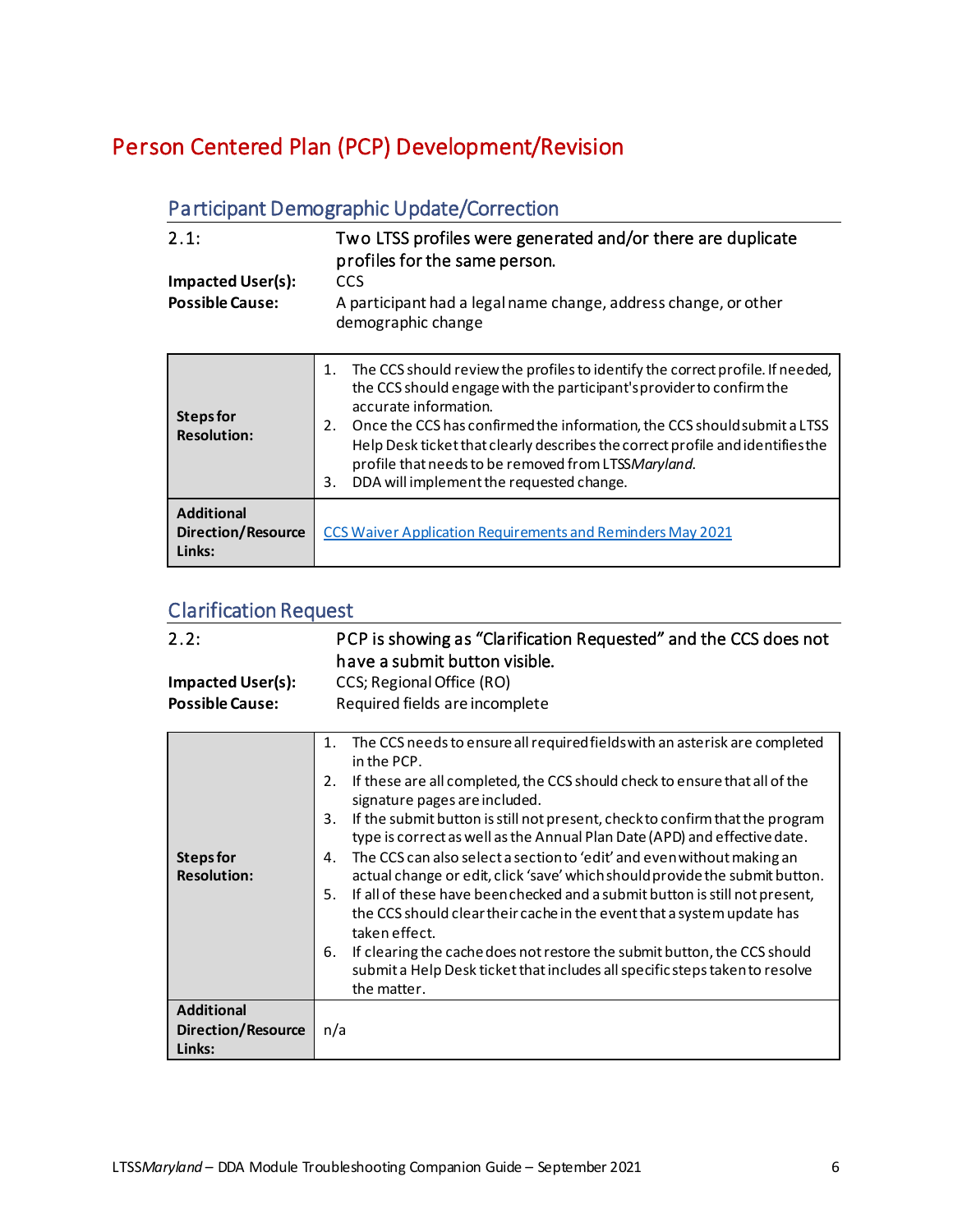### <span id="page-6-0"></span>Adding/Deleting Service

<span id="page-6-1"></span>

| Adding/Deleting Service                            |                                                                                              |  |
|----------------------------------------------------|----------------------------------------------------------------------------------------------|--|
| 2.3:                                               | The Detailed Service Authorization (DSA) does not include Fiscal<br>Management Service (FMS) |  |
| <b>Impacted User(s):</b><br><b>Possible Cause:</b> | CCS<br>n/a (FMS is an administrative service and not included in the DSA)                    |  |

| Steps for                                                | The CCS should include the FMS on the Outcome form in the Requested |
|----------------------------------------------------------|---------------------------------------------------------------------|
| <b>Resolution:</b>                                       | Services to Support Outcome for each DDA funded service             |
| <b>Additional</b><br><b>Direction/Resource</b><br>Links: | n/a                                                                 |

<span id="page-6-2"></span>

| 2.4:              | The CCS is trying to add dedicated hours for Supported Living (SL)  |
|-------------------|---------------------------------------------------------------------|
|                   | in the DSA, but the SL site does not show up as an option to select |
| Impacted User(s): | CCS: Providers                                                      |

**Possible Cause:** Dedicated hours are tied to the base MA#

| <b>Steps for</b>                                         | The CCS should identify and select the provider's main address/office site                                                                                                                                                                                  |
|----------------------------------------------------------|-------------------------------------------------------------------------------------------------------------------------------------------------------------------------------------------------------------------------------------------------------------|
| <b>Resolution:</b>                                       | for the provider's base MA#.                                                                                                                                                                                                                                |
| <b>Additional</b><br><b>Direction/Resource</b><br>Links: | Dedicated hoursare not tied to a site, they are tied to the base MA#. The system<br>will not require the CCS to indicate the specific address. The CCS should use the<br>main address/office site for the base MA# when dedicated hours are being<br>added. |

<span id="page-6-3"></span>

| 2.5:                     | The CCS cannot delete a service in a revised plan |
|--------------------------|---------------------------------------------------|
| <b>Impacted User(s):</b> | CCS.                                              |
| <b>Possible Cause:</b>   | The service has not been end-dated                |

| Steps for<br><b>Resolution:</b> | The CCS should enter the date the selected service is to end (end-date the<br>1.<br>service).<br>2. CCS should ensure that the provider has "accepted" the ending of the<br>previously provided service.<br>Once provider acceptance has been confirmed, this service will no longer be<br>3.<br>an approved service within the active Plan. |
|---------------------------------|----------------------------------------------------------------------------------------------------------------------------------------------------------------------------------------------------------------------------------------------------------------------------------------------------------------------------------------------|
| <b>Additional</b>               | <b>Provider Portal Manual</b>                                                                                                                                                                                                                                                                                                                |
| <b>Direction/Resource</b>       | No services which have been initiated as part of an approved PCP can be                                                                                                                                                                                                                                                                      |
| Links:                          | deleted, only ended. LTSSMaryland maintains a record of all approved services.                                                                                                                                                                                                                                                               |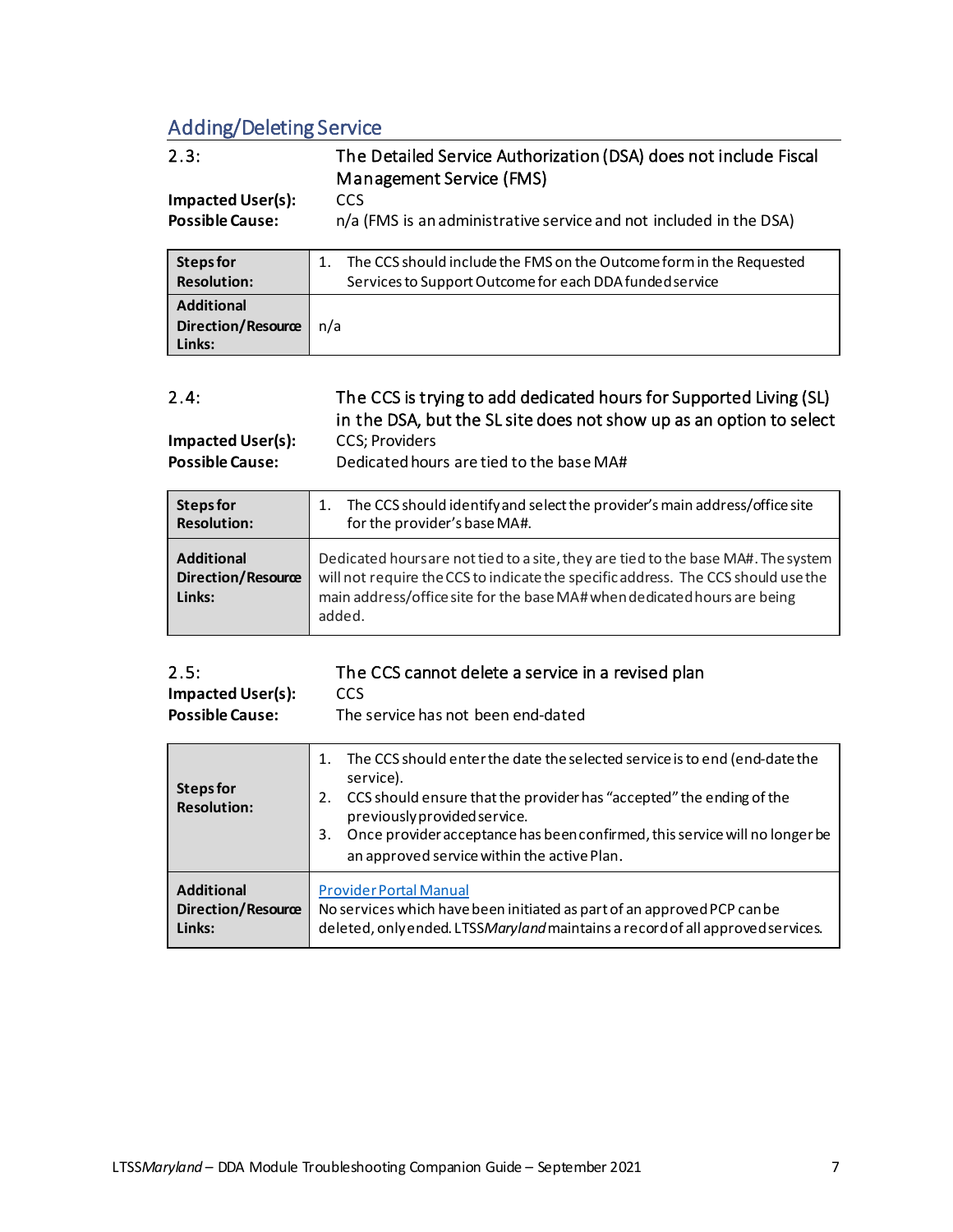### <span id="page-7-0"></span>2.6: PCP needs to be revised to extend services. LTSSMaryland does not give me the option to edit the service DSA-PCP in the past

**Impacted User(s):** CCS<br>**Possible Cause:** The The CCS cannot edit services which were authorized during the past.

| <b>Steps for</b><br>resolution:                   | If the service with dates already has prior approval, then:<br>The CCS can only edit services for future dates, not those that are previously<br>1.<br>authorized.<br>If any service amount needs to be increased above what was initially<br>authorized in the PCP for the remainder of the Annual Plan Year, the PCP<br>should be revised. Service units requested should be increased in the future<br>designated months. |
|---------------------------------------------------|------------------------------------------------------------------------------------------------------------------------------------------------------------------------------------------------------------------------------------------------------------------------------------------------------------------------------------------------------------------------------------------------------------------------------|
| <b>Additional</b><br>Direction/Resource<br>Links: | The CCS cannot change dates with prior approval, only dates in the future.                                                                                                                                                                                                                                                                                                                                                   |

#### <span id="page-7-1"></span>Budget Cap

<span id="page-7-2"></span>

| 2.7:<br><b>Impacted User(s):</b><br><b>Possible Cause:</b> | PCP cannot be submitted when total cost of services exceeds the<br>allowed budget of \$200,000 for Community Supports<br><b>CCS</b><br>LTSSMaryland is programmed for a budget cap that is no longer relevant<br>with the approved waiver amendment                                                                                                                                                                                                                                                                                   |
|------------------------------------------------------------|---------------------------------------------------------------------------------------------------------------------------------------------------------------------------------------------------------------------------------------------------------------------------------------------------------------------------------------------------------------------------------------------------------------------------------------------------------------------------------------------------------------------------------------|
| <b>Steps for</b><br><b>Resolution:</b>                     | The CCS should calculate the cost of services across several months that<br>$\mathbf{1}$<br>would not exceed the prior budget cap amount.<br>The CCS should submit this partial year planas a temporary work-around<br>2.<br>while the fix in LTSSMaryland to remove the budget cap is scheduled.<br>Prior to the last month of the approved services, the CCS should revise the<br>3.<br>Plan to add the remaining months and services as the budget cap will have<br>been removed in LTSSMaryland when this modification is needed. |
| <b>Additional</b><br><b>Direction/Resource</b><br>Links:   | n/a                                                                                                                                                                                                                                                                                                                                                                                                                                                                                                                                   |

#### <span id="page-7-3"></span>Service Authorization/DSA

<span id="page-7-4"></span>

| 2.8:<br><b>Impacted User(s):</b><br>Possible Cause:       | The provider is unable to view or accept the DSA/service referral<br>sent to them in LTSS by the CCS<br><b>Providers</b><br>Staff roles and assignments in LTSSMaryland                                                                                                     |
|-----------------------------------------------------------|-----------------------------------------------------------------------------------------------------------------------------------------------------------------------------------------------------------------------------------------------------------------------------|
| <b>Steps for</b><br><b>Resolution:</b>                    | To review/accept a DSA/service referral, users must be assigned a Provider<br>Administrator or Provider Program Director role in LTSSMaryland.<br>2. The Provider should verify the user/staff role and adjust their profile<br>accordingly to enable this required access. |
| <b>Additional</b><br><b>Direction/Resources</b><br>Links: | Staff Roles and Creating a Profile in LTSSMaryland<br><b>LTSSMaryland Training Videos</b>                                                                                                                                                                                   |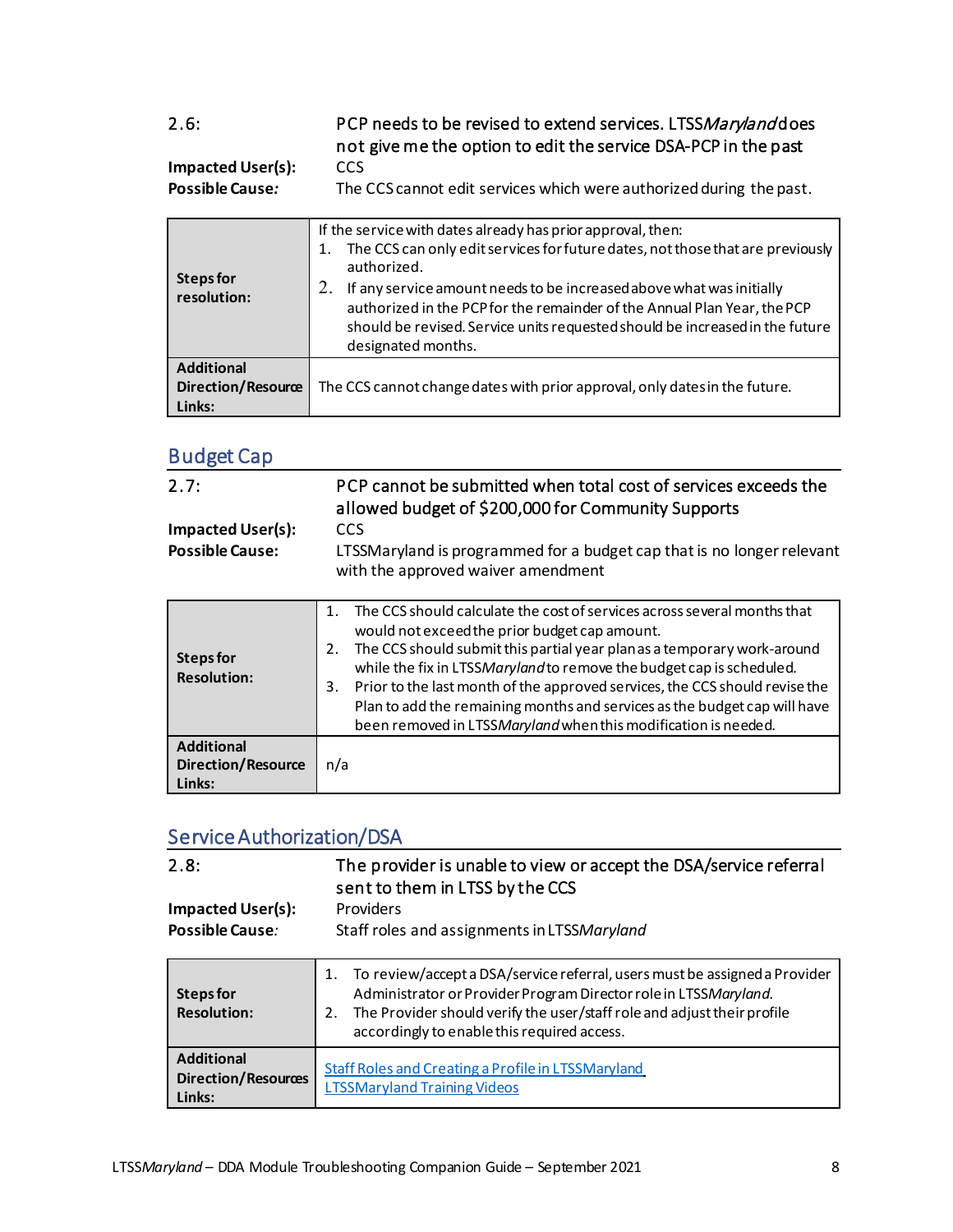<span id="page-8-0"></span>

| 2.9:                     | CCS cannot add a provider to an existing service under the DSA                                                                         |
|--------------------------|----------------------------------------------------------------------------------------------------------------------------------------|
| <b>Impacted User(s):</b> | CCS: Providers                                                                                                                         |
| <b>Possible Cause:</b>   | Initial Plan with a future effective date did not identify a provider; or the<br>provider may not be authorized to offer that service. |

|                                         | For any participant who has an approved Initial PCP and has been enrolled<br>1.                                                                                                          |
|-----------------------------------------|------------------------------------------------------------------------------------------------------------------------------------------------------------------------------------------|
|                                         | into the waiver, but the providers have not yet been added to the Plan, the<br>CCS will:                                                                                                 |
|                                         | Discard the Initial PCP (for future PCP).<br>a.                                                                                                                                          |
| <b>Steps for</b><br><b>Resolution:</b>  | Add a new Initial PCP, copying the previous Initial PCP, and add the<br>b.<br>new service provider's information.                                                                        |
|                                         | In the Summary Section, notify the Regional Office that the Plan is<br>$\mathsf{C}$ .<br>only being updated to include the provider information to expedite<br>the Initial PCP's review. |
|                                         | If the PCP (annual or revised) has been approved:<br>2.                                                                                                                                  |
|                                         | End date the service that requires revision.<br>a.                                                                                                                                       |
|                                         | Create a revised PCP, copying the previous plan;<br>b.                                                                                                                                   |
|                                         |                                                                                                                                                                                          |
|                                         | Add the new chosen provider to the selected service;<br>C <sub>1</sub>                                                                                                                   |
|                                         | Send the referral request to the identified provider.<br>d.                                                                                                                              |
|                                         | If these have been attempted or reviewed and the provider is still not visible<br>3.                                                                                                     |
|                                         | and it is not too early to initiate a plan, it is possible that the provider may                                                                                                         |
|                                         | not be authorized to provide this service due to the age of the participant.                                                                                                             |
| <b>Additional</b><br>Direction/Resource | Follow information provided in Steps for Resolution in the following link:                                                                                                               |
| Links:                                  | Provider cannot be found and/or assigned in the DSA in LTSSMaryland                                                                                                                      |

<span id="page-8-1"></span>

| 2.10: | The Provider cannot be found and/or assigned in the DSA in |
|-------|------------------------------------------------------------|
|       | LTSS Maryland                                              |

| Impacted User(s):      | CCS; Providers; Provider Services (PS)                             |
|------------------------|--------------------------------------------------------------------|
| <b>Possible Cause:</b> | Wrong provider MA# for search; or the provider may not be approved |
|                        | to support children                                                |

|                    | 1. The CCS should first contact the provider to confirm the correct provider        |
|--------------------|-------------------------------------------------------------------------------------|
|                    | MA# and that the provider is fully enrolled (received letter of enrollment          |
|                    | from DDA). Note: If the service is provided at a licensed site, the site MA# is     |
|                    |                                                                                     |
|                    | different from the base MA#.                                                        |
|                    | If the MA# is correct and the provider still does not come up, the CCS should<br>2. |
|                    | check the age of the participant. If the participant is under the age of 21,        |
| <b>Steps for</b>   | the provider requires a 2T code (the code to provide services to youth) for         |
| <b>Resolution:</b> |                                                                                     |
|                    | which the RO will need to research.                                                 |
|                    | If these options do not resolve the issue, the CCS should submit a ticket to<br>3.  |
|                    | the Help Desk.                                                                      |
|                    | While awaiting resolution from the Help Desk, the CCS can submit the PCP<br>4.      |
|                    | without a provider for that specific service to progress the PCP overall. Once      |
|                    |                                                                                     |
|                    | the MA# is confirmed, the service can be updated to add the provider.               |
| <b>Additional</b>  |                                                                                     |
| Direction/Resource |                                                                                     |
| Links:             | n/a                                                                                 |
|                    |                                                                                     |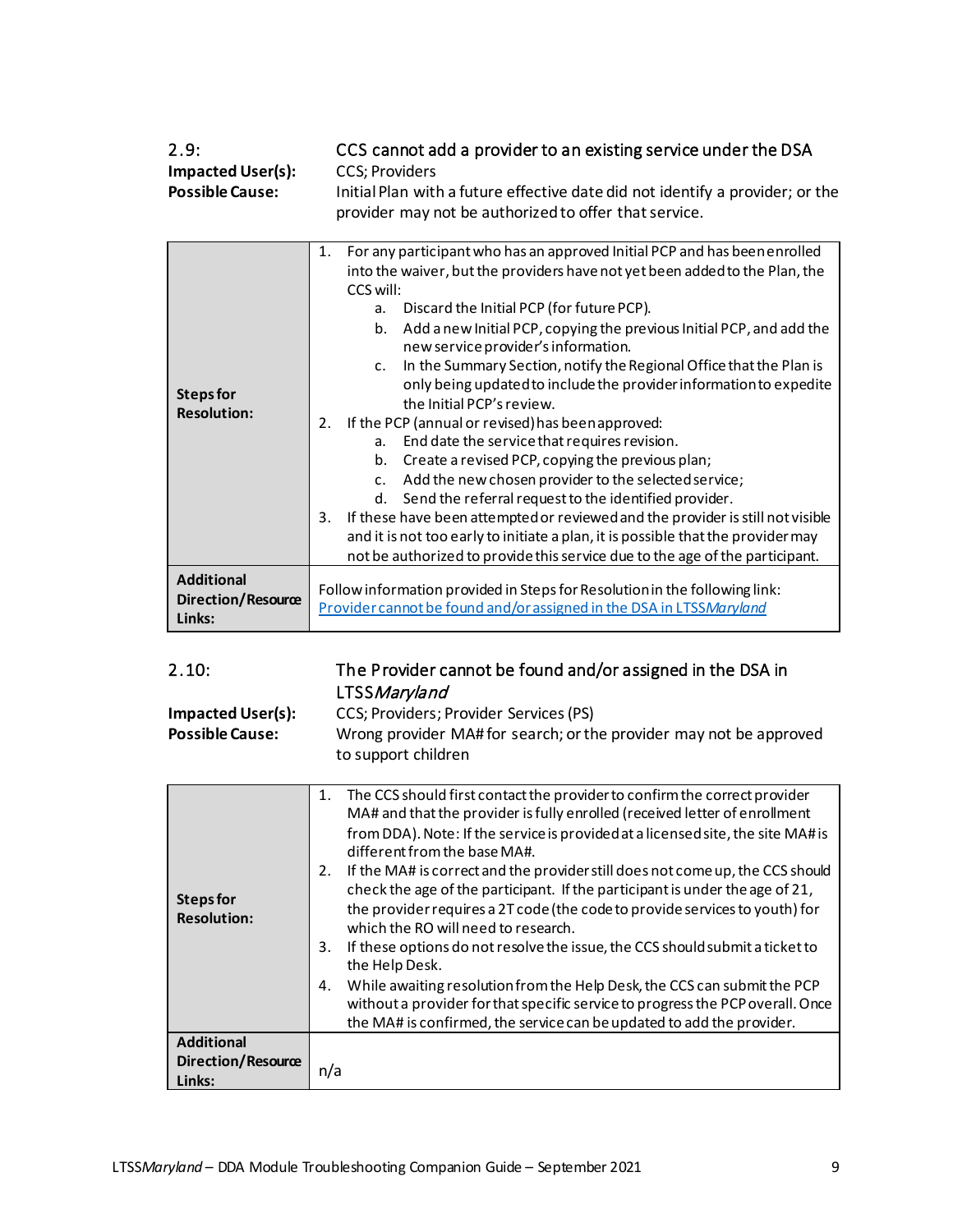<span id="page-9-0"></span>

| 2.11:                    | One month is missing under the DSA                                        |
|--------------------------|---------------------------------------------------------------------------|
| <b>Impacted User(s):</b> | <b>CCS</b>                                                                |
| <b>Possible Cause:</b>   | Effective date issue; Possible system malfunction                         |
|                          | The CCS should first verify that the units missing were showing up on the |

| Steps for<br><b>Resolution:</b>                          | signature page.<br>If the units are on the signature page, the CCS should attempt to discard or<br>2.<br>revise the Plan if approved.<br>If the Plan revision continues to generate the same issue, end date the prior<br>3.<br>Plan to stop the system from reading it.<br>If the Plan is in-progress (not yet approved) adjust the effective date<br>4.<br>accordingly.<br>If those steps do not resolve the issue, submit a LTSS Help Desk Ticket.<br>5. |
|----------------------------------------------------------|-------------------------------------------------------------------------------------------------------------------------------------------------------------------------------------------------------------------------------------------------------------------------------------------------------------------------------------------------------------------------------------------------------------------------------------------------------------|
| <b>Additional</b><br><b>Direction/Resource</b><br>Links: | n/a                                                                                                                                                                                                                                                                                                                                                                                                                                                         |

<span id="page-9-1"></span>

| 2.12:             | Residential funding for community living group home is not |
|-------------------|------------------------------------------------------------|
|                   | populating an annual service cost in the DSA of the PCP    |
| Impacted User(s): | CCS.                                                       |

| <b>Impacted User(s):</b> |
|--------------------------|
| Doccible Couse:          |

**Possible Cause:** Provider of residential services has not been identified first

| Steps for<br><b>Resolution:</b>                   | The CCS should identify and enter the provider under the service. |
|---------------------------------------------------|-------------------------------------------------------------------|
| <b>Additional</b><br>Direction/Resource<br>Links: | Provider information is needed in order to calculate the cost.    |

#### <span id="page-9-2"></span>2.13: The Service Authorization cannot be completed to generate the signature page, because "State-Only funded" is not listed in the drop-down menu to select **Impacted User(s): CCS**

**Possible cause:** Participant is enrolled in the Family Supports Waiver (FSW) or Community Supports Waiver (CSW) Program where State-Only funding is not available under these waivers

| Steps for<br><b>Resolution:</b> | The CCS should review the waiver to confirm the program type.<br>If a participant is enrolled in the FSW or CSW program and State-ONLY funding<br>2.<br>is needed, the CCS should coordinate with the RO to review the specific State-<br>funded needs for planning around the program type. |
|---------------------------------|----------------------------------------------------------------------------------------------------------------------------------------------------------------------------------------------------------------------------------------------------------------------------------------------|
| <b>Additional</b>               | Participants on FSW or CSW are not eligible for State-Only funding with the                                                                                                                                                                                                                  |
| <b>Direction Links:</b>         | exception of FMS.                                                                                                                                                                                                                                                                            |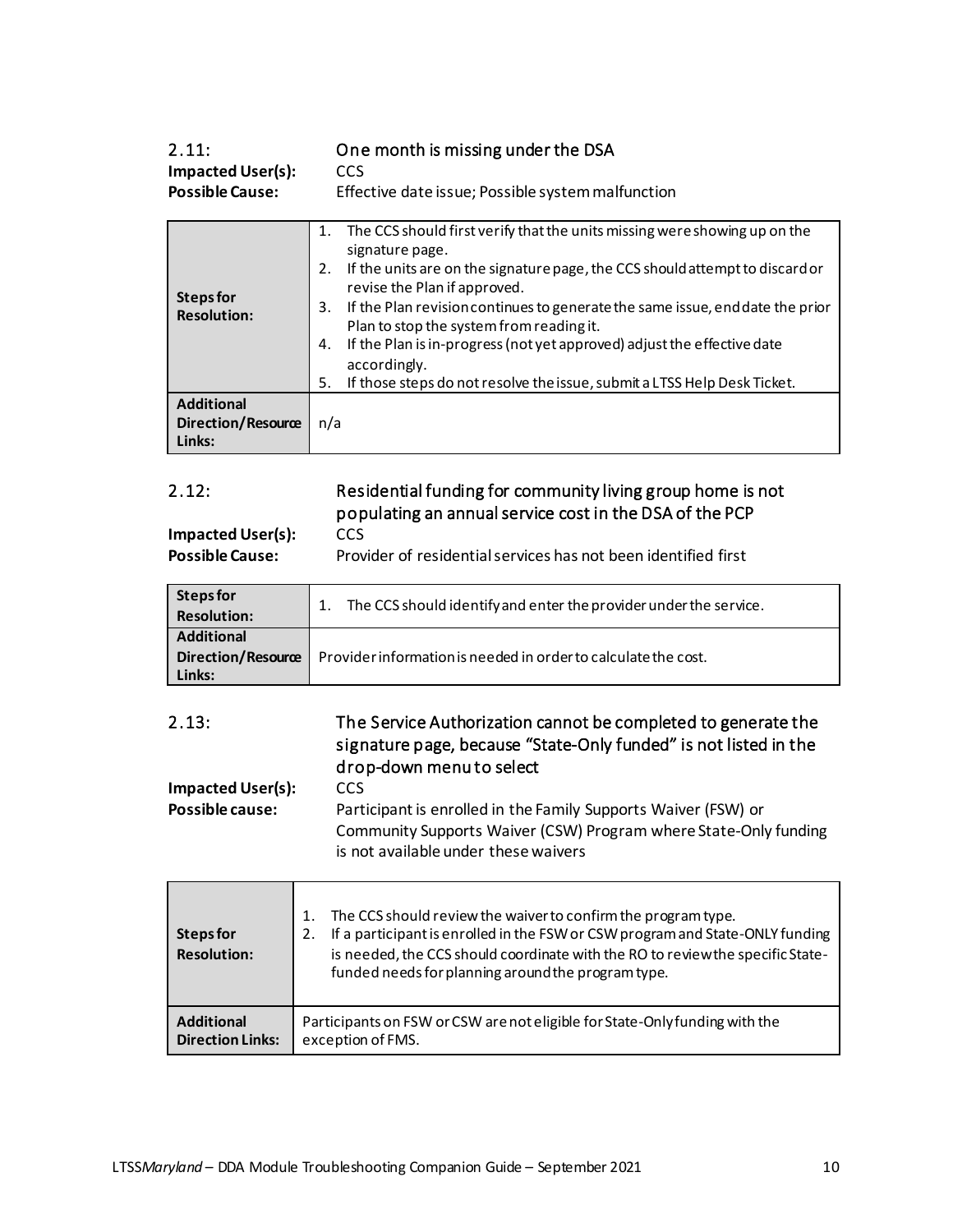<span id="page-10-0"></span>

| 2.14:<br><b>Impacted User(s):</b><br><b>Possible Cause:</b> | The Provider does not show in the drop-down menu in the DSA<br>(does show for other participants)<br><b>CCS</b> ; Providers<br>Participant is under the age of 21 and the provider does not have 2T<br>code; ePrep issue due to not all locations being approved                                                                                                                                                                                                                                                                                    |
|-------------------------------------------------------------|-----------------------------------------------------------------------------------------------------------------------------------------------------------------------------------------------------------------------------------------------------------------------------------------------------------------------------------------------------------------------------------------------------------------------------------------------------------------------------------------------------------------------------------------------------|
| <b>Steps for</b><br><b>Resolution:</b>                      | The CCS should check the participant's date of birth.<br>1.<br>If the participant is under the age of 21, the CCS should confirm with the RO<br>2.<br>whether the provider has a 2T code which is required to provide services to<br>minors.<br>If the provider requires the 2T code, the CCS should contact their RO<br>3.<br>Provider Services (PS) staff.<br>If the provider number is correct and the participant is over the age of 21,<br>4.<br>contact provider services for assistance before submitting a ticket to the<br>LTSS Help Desk. |
| <b>Additional</b><br>Direction/Resource<br>Links:           | This problem may be due to the participant's Date of Birth / 2T code issue.<br>Providers will not show up on any PCPs for any participants under the age of 21<br>unless the provider has 2T Category of Service (COS) code in their profile.                                                                                                                                                                                                                                                                                                       |

<span id="page-10-1"></span>

| 2.15:                    | The DSA will not allow a change to the frequency  |
|--------------------------|---------------------------------------------------|
| <b>Impacted User(s):</b> | <b>CCS: Providers</b>                             |
| <b>Possible Cause:</b>   | PCP is approved, and changes require PCP revision |

| <b>Steps for</b><br><b>Resolution:</b>            | The CCS needs to complete a revised PCP.<br>Through plan revision, the CCS can change the frequency based on the<br>assessed needs. |
|---------------------------------------------------|-------------------------------------------------------------------------------------------------------------------------------------|
| <b>Additional</b><br>Direction/Resource<br>Links: | n/a                                                                                                                                 |

#### <span id="page-10-2"></span>Plan Type

**Links:**

<span id="page-10-3"></span>

| . <i>.</i>                                                  |                                                                                                                                                                                                                                                                                                                                                                                                                                                                                                              |
|-------------------------------------------------------------|--------------------------------------------------------------------------------------------------------------------------------------------------------------------------------------------------------------------------------------------------------------------------------------------------------------------------------------------------------------------------------------------------------------------------------------------------------------------------------------------------------------|
| 2.16:<br><b>Impacted User(s):</b><br><b>Possible Cause:</b> | A revised Plan is needed but the only option is "annual"<br><b>CCS</b><br>Plan revision is within 90 days of Annual Plan Date (APD)                                                                                                                                                                                                                                                                                                                                                                          |
| <b>Steps for</b><br><b>Resolution:</b>                      | The CCS should review the dates of the Annual Plan.<br>1.<br>2.<br>If the plan is within 90 days of the Annual PCP date, then the CCS should<br>choose to complete the Annual PCP instead of choosing the Revise PCP<br>option.<br>Once the Annual Plan is submitted and approved, the CCS can complete a<br>3.<br>Revised PCP to make changes which will be in effect for the duration of the<br>Annual Plan Year.<br>If the Plan is not within 90 days of the APD, submit a ticket to the Help Desk.<br>4. |
| <b>Additional</b><br>Direction/Resource                     | n/a                                                                                                                                                                                                                                                                                                                                                                                                                                                                                                          |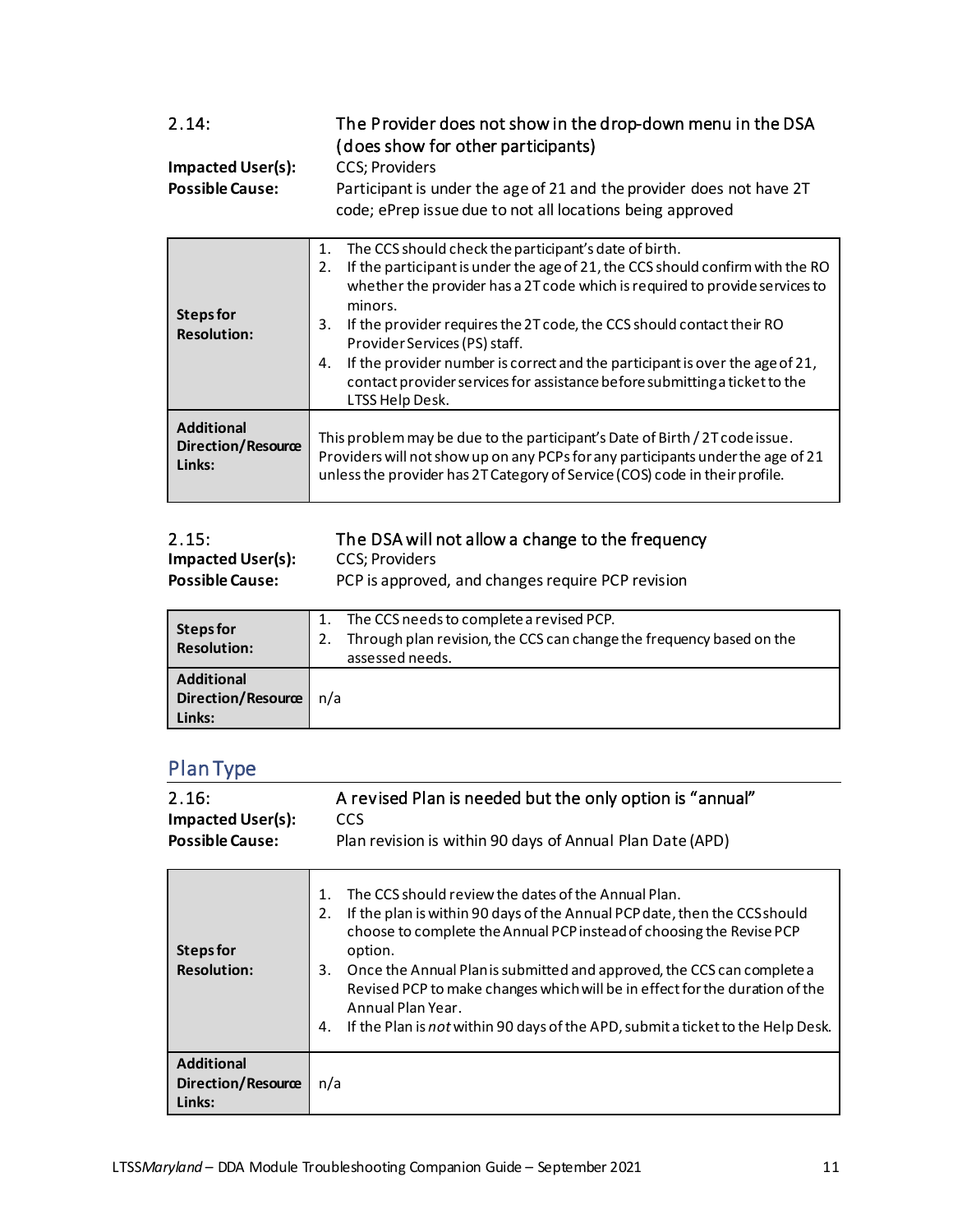<span id="page-11-0"></span>

| 2.17:                                             | The CCS is unable to revise a PCP to change program type as the<br>revised Plan option is not available.                                                                                                                                                                           |
|---------------------------------------------------|------------------------------------------------------------------------------------------------------------------------------------------------------------------------------------------------------------------------------------------------------------------------------------|
| <b>Impacted User(s):</b>                          | <b>CCS</b>                                                                                                                                                                                                                                                                         |
| <b>Possible Cause:</b>                            | Program type was entered incorrectly                                                                                                                                                                                                                                               |
| <b>Steps for</b><br><b>Resolution:</b>            | The CCS needs to discard the Plan in progress.<br>1.<br>Once the Plan is discarded, the CCS needs to create an Initial PCP with the<br>2.<br>correct waiver/program type.<br>CCS should check the Overall Decision Form to confirm the correct Program<br>3.<br>Type was selected. |
| <b>Additional</b><br>Direction/Resource<br>Links: | The ability to change/correct program type can only occur with an Initial Plan.                                                                                                                                                                                                    |

### <span id="page-11-1"></span>**Eligibility**

<span id="page-11-3"></span><span id="page-11-2"></span>

| 2.18:<br><b>Impacted User(s):</b><br><b>Possible Cause:</b> | "Client is not a wave/client ineligible for program" generates when<br>a CCS attempts to add an Initial PCP.<br>CCS; Providers<br>Certain errors may have occurred when cases were initially uploaded                                                                                                                                                                                                                                                                                                                                                               |
|-------------------------------------------------------------|---------------------------------------------------------------------------------------------------------------------------------------------------------------------------------------------------------------------------------------------------------------------------------------------------------------------------------------------------------------------------------------------------------------------------------------------------------------------------------------------------------------------------------------------------------------------|
| <b>Steps for</b><br><b>Resolution:</b>                      | The CCS should check for the DRW* Special Program Code under<br>1.<br>Client>Client Summary>Eligibility Information form.<br>If there is an end-date, a waiver re-application may be needed.<br>a.<br>Reach out to the RO to confirm whether a re-application is<br>required.<br>b. The CCS will contact the RO Eligibility Coordinator who will reach<br>out to the HQ Waiver Enrollment Coordinator to confirm.<br>If corrections are required, the RO Waiver Enrollment Coordinator will<br>2.<br>collaborate with the Eligibility Determination Division (EDD). |
| <b>Additional</b><br><b>Direction/Resource</b><br>Links:    | * DRW is a unique service code for Community Pathways Waiver.<br>Note: Some people may appear to be enrolled in the waiver when they are not.                                                                                                                                                                                                                                                                                                                                                                                                                       |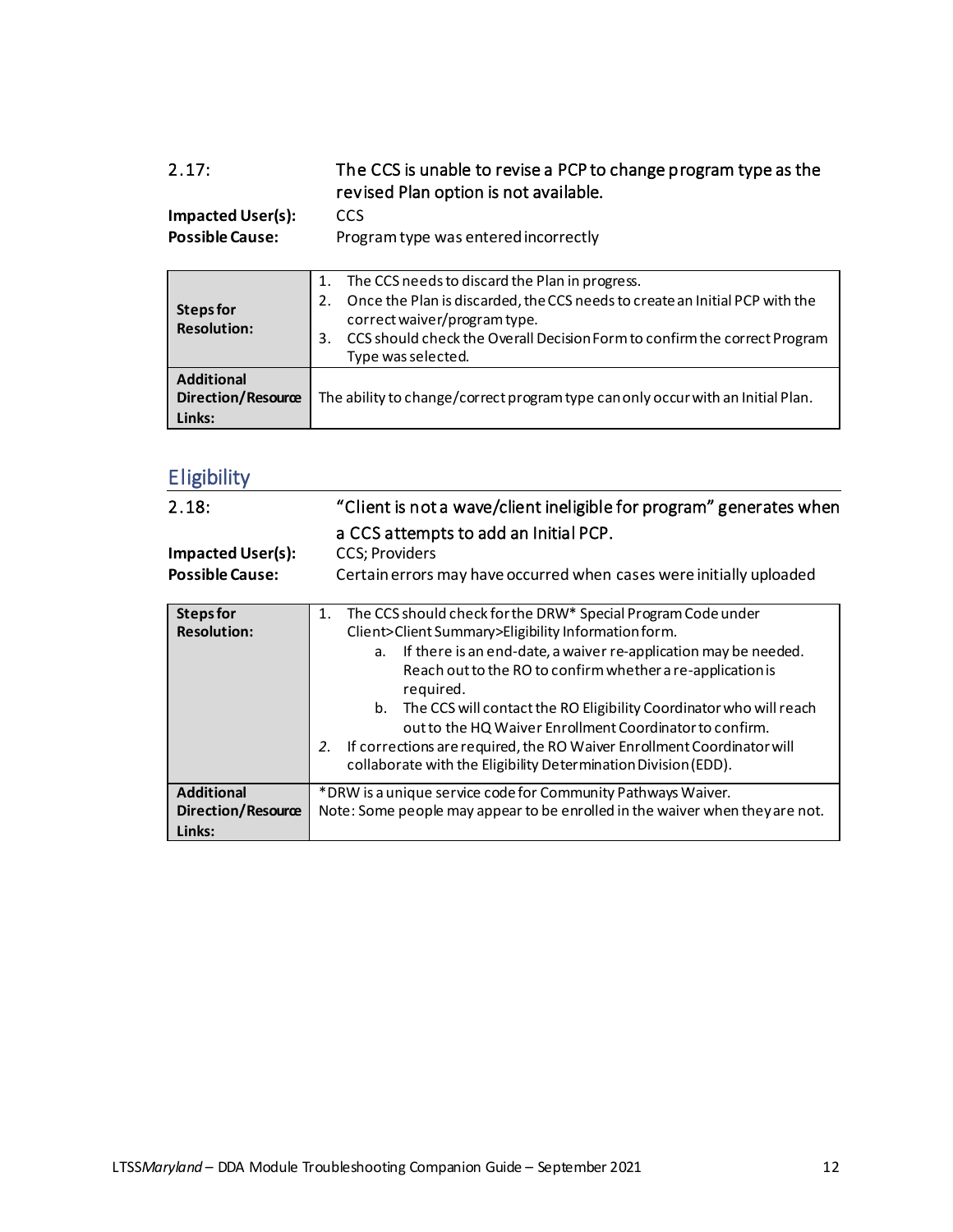<span id="page-12-0"></span>

| 2.19:<br><b>Impacted User(s):</b><br><b>Possible Cause:</b> | In the provider portal, a service populates "provider not authorized<br>for service" although the participant has continued to receive this<br>service. How can plans be backdated or corrected?<br>CCS; Providers<br>Service may not be authorized |
|-------------------------------------------------------------|-----------------------------------------------------------------------------------------------------------------------------------------------------------------------------------------------------------------------------------------------------|
| Steps for<br><b>Resolution:</b>                             | The provider should contact the CCS to review the PCP and confirm the<br>1.<br>services are authorized.<br>If the provider has documentation that service was authorized, they should<br>2.<br>submit to the RO for review and remediation.         |
| <b>Additional</b><br>Direction/Resource<br>Links:           | n/a                                                                                                                                                                                                                                                 |

# <span id="page-12-1"></span>Plan Submission/Approval

<span id="page-12-2"></span>

| 2.20:<br><b>Impacted User(s):</b><br><b>Possible Cause:</b> | The Provider received an award letter for an approved PCP, but an<br>approved service reflected in the PCP is missing in LTSSMaryland<br>Provider; Participant<br>Service was not included/approved in the PCP |
|-------------------------------------------------------------|----------------------------------------------------------------------------------------------------------------------------------------------------------------------------------------------------------------|
| <b>Steps for</b><br><b>Resolution:</b>                      | If services expected are not on an award letter, the approved PCP should be<br>1.<br>reviewed in LTSSMaryland.<br>A Plan revision is required to include any requested services.<br>2.                         |
| <b>Additional</b><br><b>Direction/Resource</b><br>Links:    | n/a                                                                                                                                                                                                            |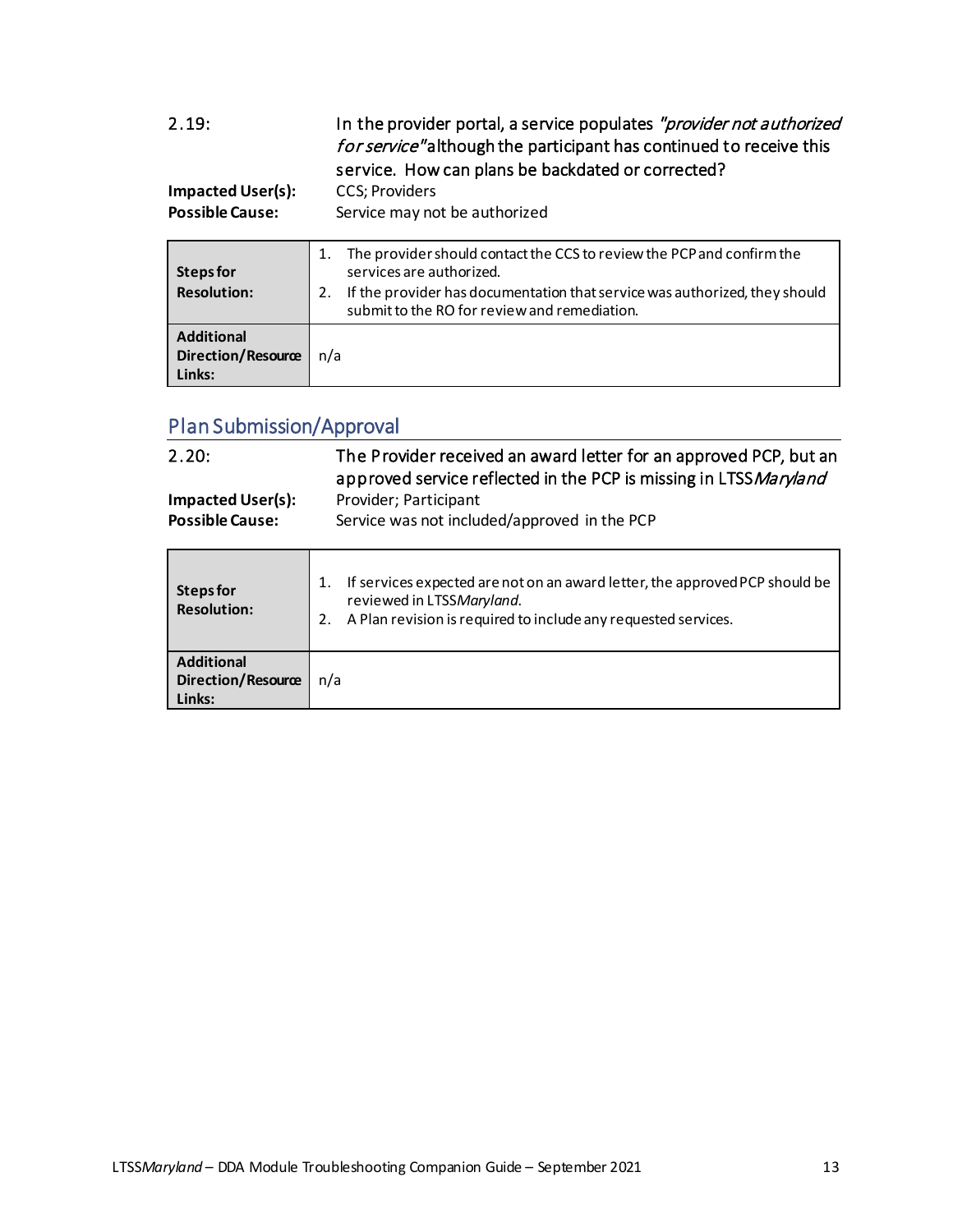<span id="page-13-0"></span>Plan Status

<span id="page-13-1"></span>

| 2.21:<br><b>Impacted User(s):</b><br><b>Possible Cause:</b> | PCP is approved with an effective date but status changed from<br>active to inactive<br><b>CCS</b><br>Enrollment Status has changed                                                                                                                                                                                                                                                                                                                                                                                                                                                                                                          |
|-------------------------------------------------------------|----------------------------------------------------------------------------------------------------------------------------------------------------------------------------------------------------------------------------------------------------------------------------------------------------------------------------------------------------------------------------------------------------------------------------------------------------------------------------------------------------------------------------------------------------------------------------------------------------------------------------------------------|
| <b>Steps for</b><br><b>Resolution:</b>                      | The CCS should navigate to the left panel to confirm alignment of the<br>1.<br>program in three sections.<br>Navigate to Client>Client Summary<br>a.<br>Review the following data elements to confirm alignment of<br>b.<br>program and effective date<br>i. Eligibility Information>Special Program Code>Special<br>Program<br>Current Enrollment>Program<br>ii.<br>Program Snapshot>Program<br>iii.<br>If the program and effective dates do not align, contact the RO Eligibility<br>2.<br>staff<br>3.<br>If enrollment aligns, create an Initial Plan to correct the plan type, ensuring<br>it is consistent with the current enrollment |
| <b>Additional</b><br><b>Direction/Resource</b><br>Links:    | If program types do not match, it is possible that the Eligibility Determination<br>Division (EDD) needs to correct the enrollment status under current enrollment.<br>Checking the Authorization to Participate (ATP) informs whether the participant<br>is enrolled or disenrolled. If the participant is disenrolled, then the plan is<br>inactive.                                                                                                                                                                                                                                                                                       |

<span id="page-13-2"></span>

| 2.22:                                  | Cannot create an Annual Plan as there is no Initial Plan or PCIS2<br>conversion                             |
|----------------------------------------|-------------------------------------------------------------------------------------------------------------|
| <b>Impacted User(s):</b>               | <b>CCS</b>                                                                                                  |
| <b>Possible Cause:</b>                 | Participant's Plan was not transferred in the initial conversion                                            |
|                                        | The CCS should first check whether the participant is in the waiver under the<br>1.                         |
|                                        | current enrollment section of the participant's LTSS profile.                                               |
| <b>Steps for</b><br><b>Resolution:</b> | If the current enrollment section is complete, the CCS should create an<br>2.<br>Initial Plan.              |
|                                        | If the current enrollment section is not complete, the CCS must begin to<br>3.<br>complete a waiver packet. |
|                                        | The CCS should reach out to the waiver coordinator in order to place the<br>4.<br>participant on the wave.  |
|                                        | Once the participant is on a wave, the CCS will receive an alert to complete<br>5.<br>the Initial Plan.     |
|                                        | CCS can submit the waiver packet when documentation is finalized.<br>6.                                     |
|                                        | The Waiver Coordinator will review the packet. EDD will review the<br>7.                                    |
|                                        | application. The status and decision of the application can be viewed under                                 |
|                                        | the Financial and Overall Decision section, under Programs in the                                           |
|                                        | participant's profile.                                                                                      |
| <b>Additional</b>                      |                                                                                                             |
| Direction/Resource                     | n/a                                                                                                         |
| Links:                                 |                                                                                                             |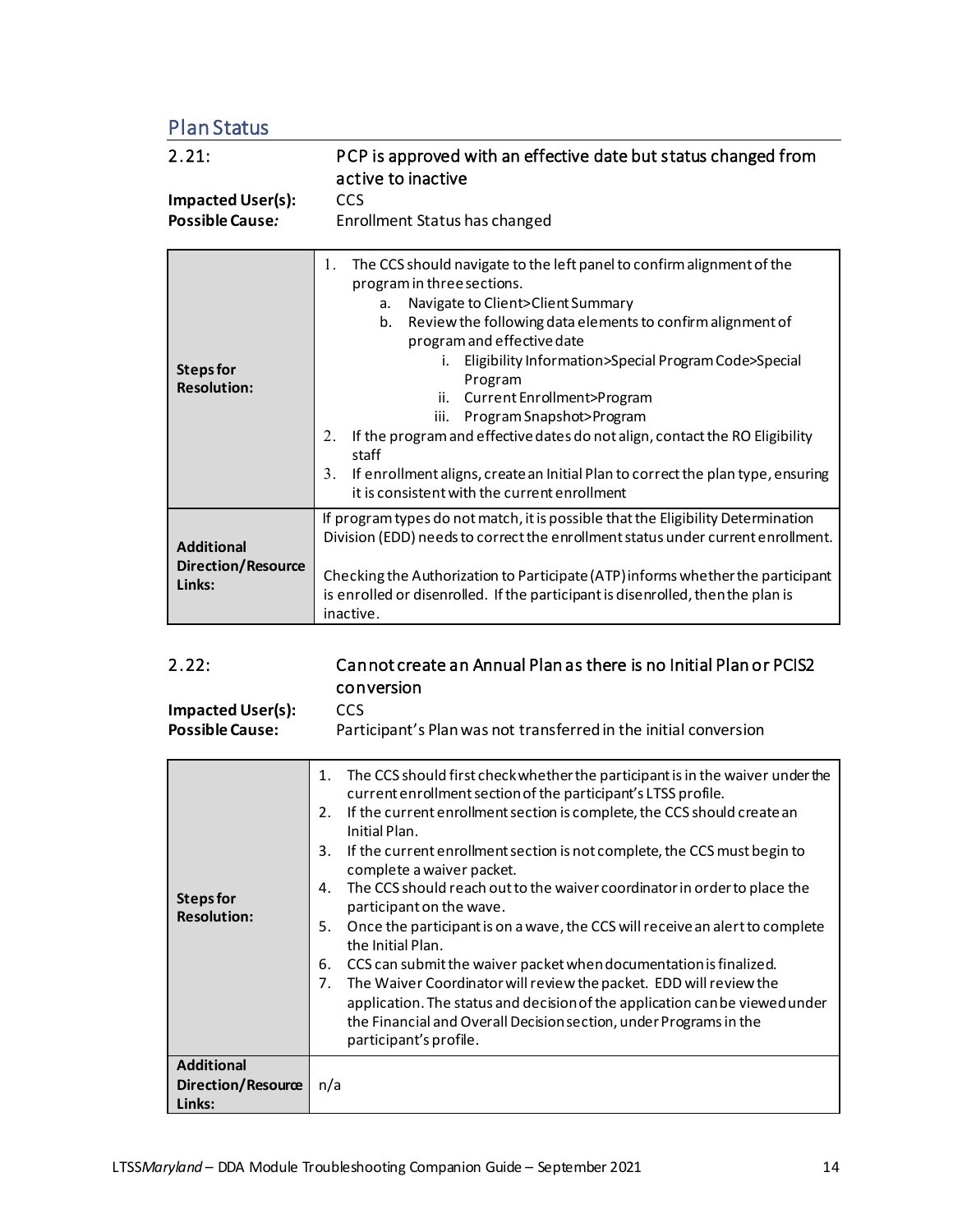<span id="page-14-0"></span>

| 2.23:<br><b>Impacted User(s):</b><br><b>Possible Cause:</b> | An Auto-Extend PCP is active and I am unable to create a new<br><b>Annual PCP</b><br><b>CCS</b><br>The enrollment type might not match the plan type.                                                                                                                                                                              |
|-------------------------------------------------------------|------------------------------------------------------------------------------------------------------------------------------------------------------------------------------------------------------------------------------------------------------------------------------------------------------------------------------------|
| Steps for<br><b>Resolution:</b>                             | The CCS should check to ensure the program type matches the participant's<br>1.<br>current enrollment.<br>The CCS should follow-up with the EDD to verify that the active Overall<br>2.<br>Decision Formis not a disenrollment.<br>The CCS should create an Initial Plan to correct the plantype and ensure a<br>3.<br>plan match. |
| <b>Additional</b><br>Direction/Resource<br>Links:           | Note: It is possible the EDD may need to correct the enrollment status under<br>current enrollment.                                                                                                                                                                                                                                |

### <span id="page-14-1"></span>Effective Date

<span id="page-14-2"></span>

| 2.24:                                              | Change the effective date to not overlap with the new year plan<br>effective date                                                                                                                                                                                                                                                                                                                                                                          |
|----------------------------------------------------|------------------------------------------------------------------------------------------------------------------------------------------------------------------------------------------------------------------------------------------------------------------------------------------------------------------------------------------------------------------------------------------------------------------------------------------------------------|
| <b>Impacted User(s):</b><br><b>Possible Cause:</b> | <b>CCS</b><br>Expired PCP in progress; auto-extend generated.                                                                                                                                                                                                                                                                                                                                                                                              |
| <b>Steps for</b><br><b>Resolution:</b>             | The CCS should discard the plan.<br>1.<br>The CCS should create a new plan with an effective date to be at least one<br>2.<br>day after the auto-extend went active.<br>The CCS should coordinate with the RO and reach out to their Squad Liaison.<br>3.                                                                                                                                                                                                  |
| <b>Additional</b><br>Direction/Resource<br>Links:  | When PCPs are not submitted prior to the APD, LTSSMaryland will not allow the<br>CCS to submit nor the RO to approve as an auto-extend generates. This requires<br>an effective date to be at least one day after the auto-extend went active. Auto-<br>extends generate on the PCP date, as a new/current plan is now late/out of<br>compliance. A CCS can no longer submit a plan for the year prior and can only<br>move forward with the next annuals. |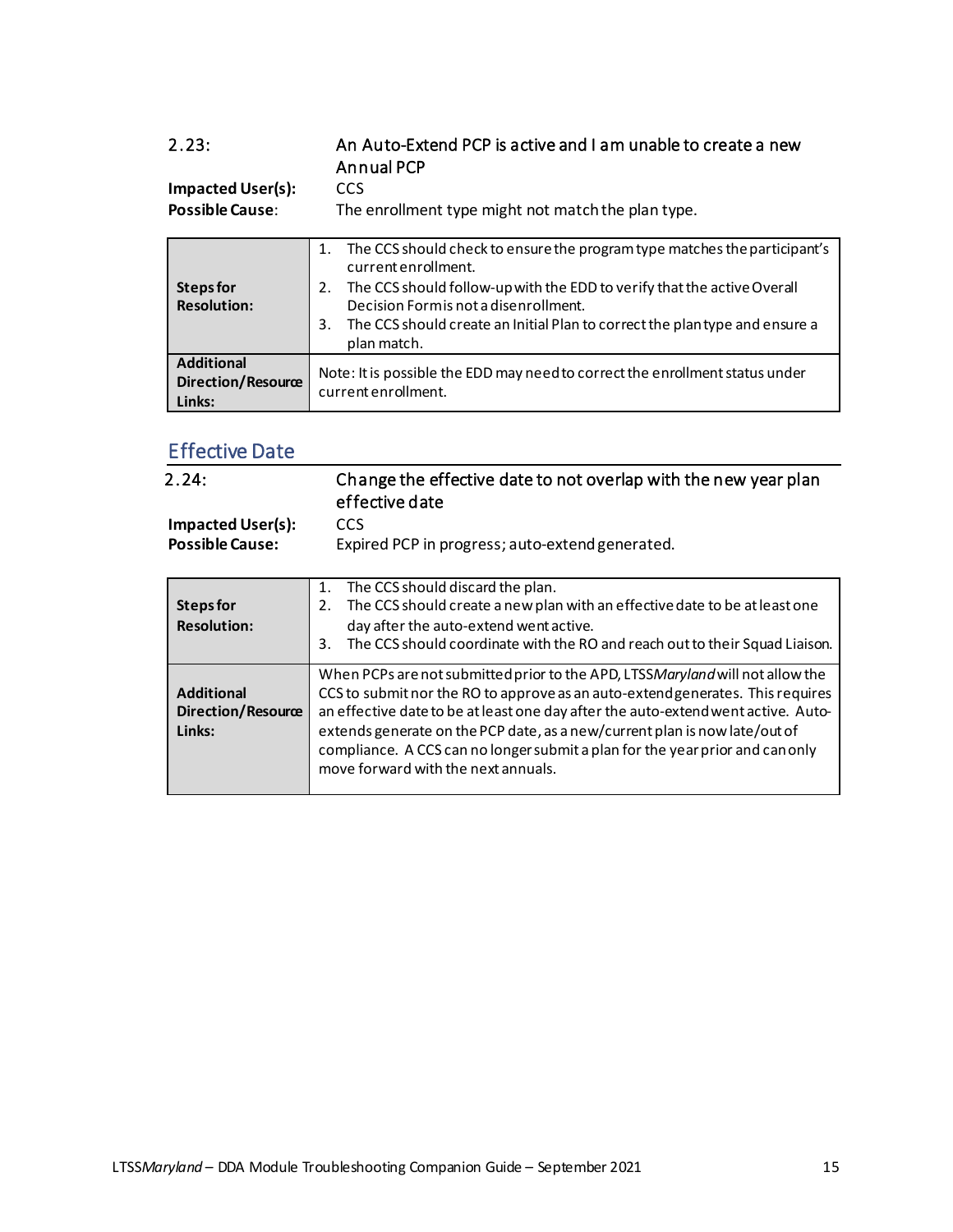<span id="page-15-0"></span>

| 2.25:                  | Unable to revise an approved Initial PCP for a TY as the plan has an<br>effective date in the future |
|------------------------|------------------------------------------------------------------------------------------------------|
| Impacted User(s):      | CCS.                                                                                                 |
| <b>Possible Cause:</b> | Plan has not become active due to the effective date not being current                               |
|                        | and/or waiver enrollment.                                                                            |

| <b>Steps for</b>          | 1. The CCS should discard the Initial Plan (if not yet active)                    |
|---------------------------|-----------------------------------------------------------------------------------|
| <b>Resolution:</b>        | 2. The CCS should create a new plan with the requested changes.                   |
| <b>Additional</b>         | The plan has not become active because the effective date of the plan is not      |
| <b>Direction/Resource</b> | current and/or waiver enrollment is an issue. The CCS cannot revise this plan but |
| Links:                    | can discard it and start a new plan with the requested changes.                   |

#### <span id="page-15-1"></span>**Outcomes**

<span id="page-15-2"></span>

| 2.26:<br><b>Impacted User(s):</b><br><b>Possible Cause:</b> | PCP outcomes are not visible to the Provider<br><b>Providers</b><br>Service authorization has not been accepted by the provider |
|-------------------------------------------------------------|---------------------------------------------------------------------------------------------------------------------------------|
| Steps for<br><b>Resolution:</b>                             | The provider must accept the service authorization before being able to<br>1.<br>view outcomes.                                 |
| <b>Additional</b><br><b>Direction/Resource</b><br>Links:    | n/a                                                                                                                             |

<span id="page-15-3"></span>

| 2.27:                    | Outcomes are not pre-populating in the revised PCP |
|--------------------------|----------------------------------------------------|
| <b>Impacted User(s):</b> | CCS                                                |
| <b>Possible Cause:</b>   | PCP outcomes do not transfer in a plan revision    |

| Steps for                                                | The CCS should confirm with the participant outcomes for the revised PCP |
|----------------------------------------------------------|--------------------------------------------------------------------------|
| <b>Resolution:</b>                                       | and type them into the Plan revision.                                    |
| <b>Additional</b><br><b>Direction/Resource</b><br>Links: | n/a                                                                      |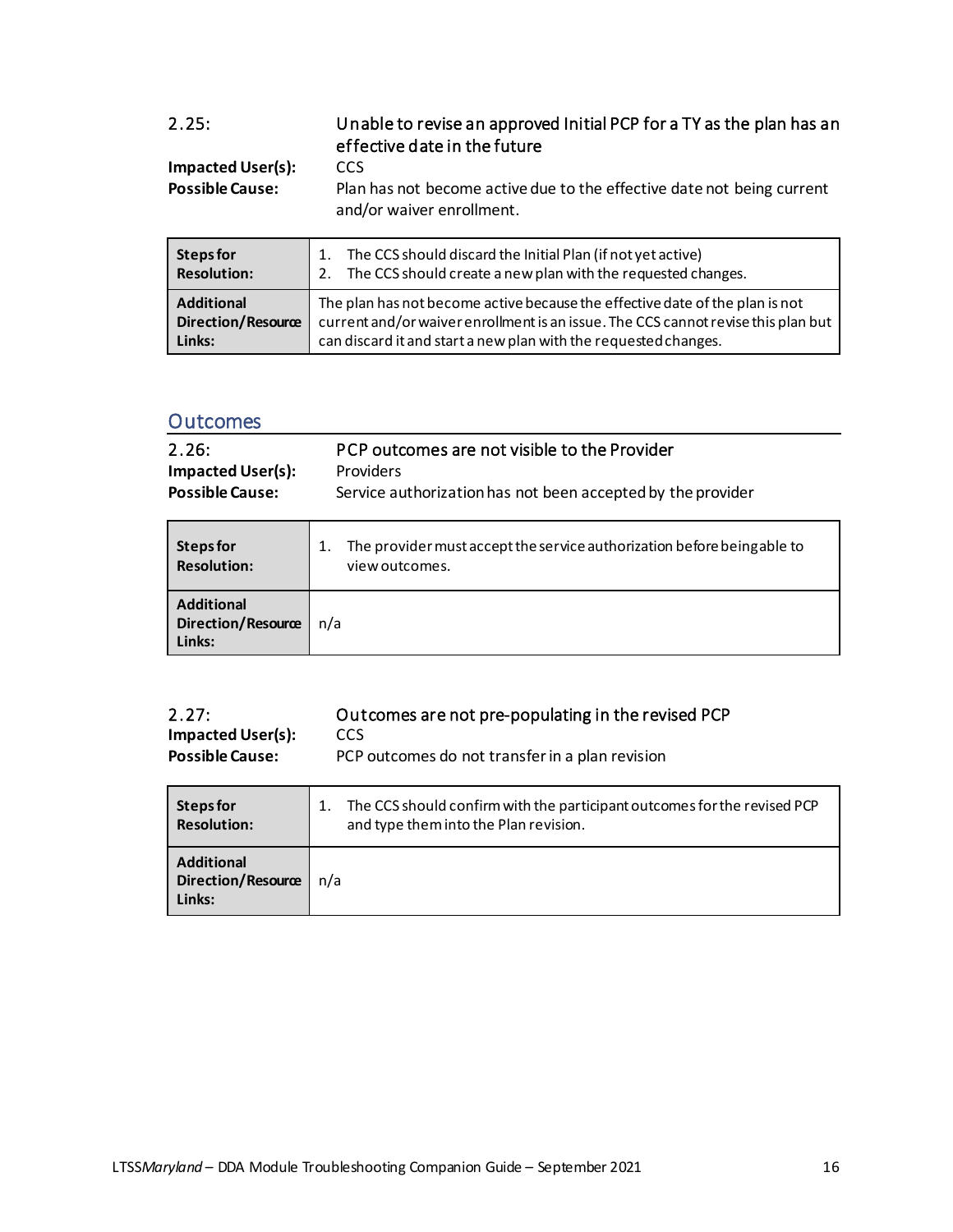<span id="page-16-1"></span><span id="page-16-0"></span>

| CSO<br>2.28:<br><b>Impacted User(s):</b><br><b>Possible Cause:</b> | Non-compliant Customer Service Request (CSR) requirements<br><b>CCS</b><br>CCS answered "no" in the Community Supports Questionnaire (CSQ) for<br>FSW or CSW                                                                                                                                                                                                                                                                                                                                                                                          |
|--------------------------------------------------------------------|-------------------------------------------------------------------------------------------------------------------------------------------------------------------------------------------------------------------------------------------------------------------------------------------------------------------------------------------------------------------------------------------------------------------------------------------------------------------------------------------------------------------------------------------------------|
| Steps for<br><b>Resolution:</b>                                    | The CCS should confirm which waiver the participant is in as a CSQ will not<br>1.<br>process with any "no" responses for participants enrolled in FSW or CSW.<br>The CSQ will process for participants in Community Pathways Waiver (CPW)<br>with "no" responses as part of the planned transition timeline.<br>If identified as an FSW or CSW, the CCS should review the responses to the<br>2.<br>CSQ to confirm accuracy.<br>3.<br>Review the provider/setting to ensure they are in compliance. If not,<br>another provider should be identified. |
| <b>Additional</b><br>Direction/Resource<br>Links:                  | CSQ Residential and CSQ Day Review                                                                                                                                                                                                                                                                                                                                                                                                                                                                                                                    |

<span id="page-16-2"></span>

| 2.29:<br><b>Impacted User(s):</b><br><b>Possible Cause:</b> | There are two active CSQs in participant profile for the same<br>service<br>CCS<br>Address discrepancy between participant profile, PCP or CSQ                                                                                                                                                                                                                                                                                                                                                                     |
|-------------------------------------------------------------|--------------------------------------------------------------------------------------------------------------------------------------------------------------------------------------------------------------------------------------------------------------------------------------------------------------------------------------------------------------------------------------------------------------------------------------------------------------------------------------------------------------------|
| <b>Step for</b><br><b>Resolution:</b>                       | The CCS should confirm that the addresses across the CSQ, Client Profile and<br>$1_{-}$<br>the PCP all match exactly. This prevents the system from perceiving a CSQ as<br>being completed for a different address from the one on the PCP.<br>If there is a mismatch, please follow guidance for updating the addresses.<br>2.<br>If after confirming that all addresses match exactly, but the CSQ is still being<br>3.<br>triggered for completion, submit a ticket to the Help Desk for further<br>assistance. |
| <b>Additional</b><br><b>Direction/Links:</b>                | When there are active CSQs but LTSSMaryland is signaling the need to complete<br>another CSQ, it is likely that there is an address(es) discrepancy between the CSQ                                                                                                                                                                                                                                                                                                                                                |

<span id="page-16-3"></span>

| 2.30:<br><b>Impacted User(s):</b><br><b>Possible Cause:</b> | Specific address to receive services does not have a CSQ<br>CCS<br>CSQ has not been completed for site/address                                                                              |
|-------------------------------------------------------------|---------------------------------------------------------------------------------------------------------------------------------------------------------------------------------------------|
| Step for<br><b>Resolution:</b>                              | The CCS should complete a CSQ for that address.<br>If the CSQ, profile, and PCP address all match, and the error still occurs, then<br>2.<br>the CCS should submit a LTSS Help Desk Ticket. |
| <b>Additional</b><br>Direction/Resource<br>Links:           | CSQ Residential and CSQ Day Review                                                                                                                                                          |

and the PCP.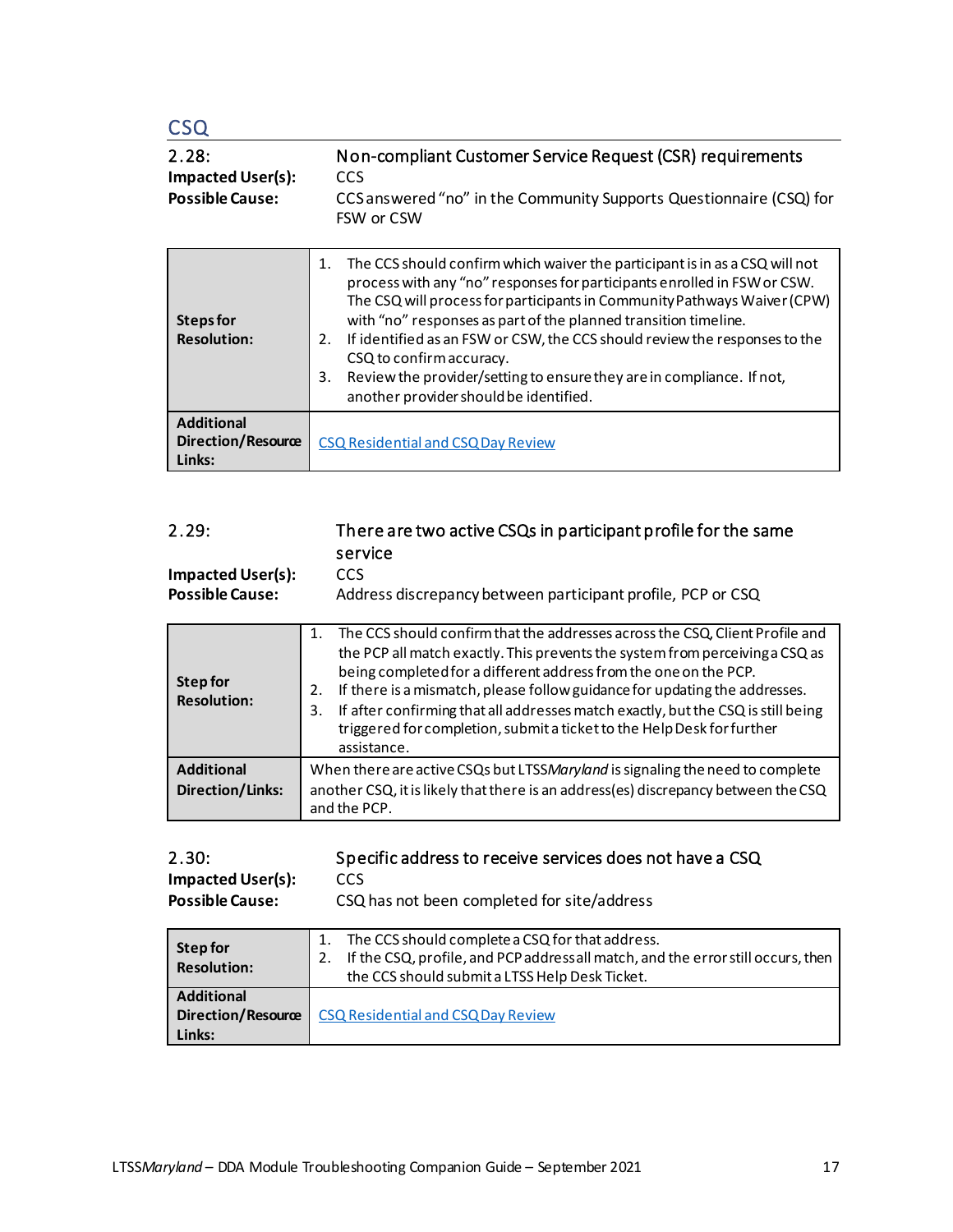### <span id="page-17-1"></span><span id="page-17-0"></span>Case Management

### Participant Demographic Update/Correction

<span id="page-17-3"></span><span id="page-17-2"></span>

| 3.1:                                               | "Participant is deceased" but the participant is not deceased, and                                                                                                                                                                                                                                                                                                                                                                  |
|----------------------------------------------------|-------------------------------------------------------------------------------------------------------------------------------------------------------------------------------------------------------------------------------------------------------------------------------------------------------------------------------------------------------------------------------------------------------------------------------------|
| <b>Impacted User(s):</b><br><b>Possible Cause:</b> | error is preventing the CCS from entering activity notes<br><b>CCS</b><br>Medicaid Management Information System (MMIS) has updated<br>LTSSMaryland of a report of death                                                                                                                                                                                                                                                            |
| Steps for<br><b>Resolution:</b>                    | CCS to contact the RO who will confirm if CCS should notify the EDD Change<br>1.<br>Unit.<br>The CCS (or the participant's representative payee) should contact local<br>2.<br>Dept. of Social Services, if needed, to notify of findings for<br>resolution/correction.<br>This information, once validated, will be updated in the local system and<br>3.<br>then uploads to MMIS and LTSSMaryland through the daily adjudication. |
| <b>Additional</b><br>Direction/Resource<br>Links:  | n/a                                                                                                                                                                                                                                                                                                                                                                                                                                 |

#### <span id="page-17-4"></span>3.2: The CCS is unable to add activity notes due to an issue with the participant's address.

| <b>Impacted User(s):</b>                                 | <b>CCS</b>                                                                                                                                                                                                                                                                                                                                                                                                                                                                                                                                                                                                                                                                                                                                          |
|----------------------------------------------------------|-----------------------------------------------------------------------------------------------------------------------------------------------------------------------------------------------------------------------------------------------------------------------------------------------------------------------------------------------------------------------------------------------------------------------------------------------------------------------------------------------------------------------------------------------------------------------------------------------------------------------------------------------------------------------------------------------------------------------------------------------------|
| <b>Possible Cause:</b>                                   | Address on record has not been updated or corrected.                                                                                                                                                                                                                                                                                                                                                                                                                                                                                                                                                                                                                                                                                                |
| Steps for<br><b>Resolution:</b>                          | For client core demographic information that is incorrect, this needs to go<br>through the EDD and be changed/updated in MMIS and it will import to<br>LTSSMaryland. Core demographic information includes:<br><b>First Name</b><br>$\mathbf{1}$<br>Middle Name<br>$\mathcal{P}$<br>3. Last Name<br>4. SSN<br>5. Date of Birth<br>The CCS should submit all address changes for DDA waiver programs participants<br>to Patrese Miller, patreser.miller@maryland.gov using secure email with a read<br>receipt. The email should contain the following information:<br>Subject Line: (insert the participant's LTSS ID#) - Address Change<br>Body of the email shall include:<br>(1.) Participant's Name<br>(2.) Medicaid Number<br>(3.) New Address |
| <b>Additional</b><br><b>Direction/Resource</b><br>Links: | LTSSMaryland was updated to allow the CCS to edit the address directly in the<br>system. Please follow the guidance in the link below to make these important<br>updates/corrections.<br><b>Important CCS Waiver Application Requirements and Reminders-May 5, 2021</b>                                                                                                                                                                                                                                                                                                                                                                                                                                                                             |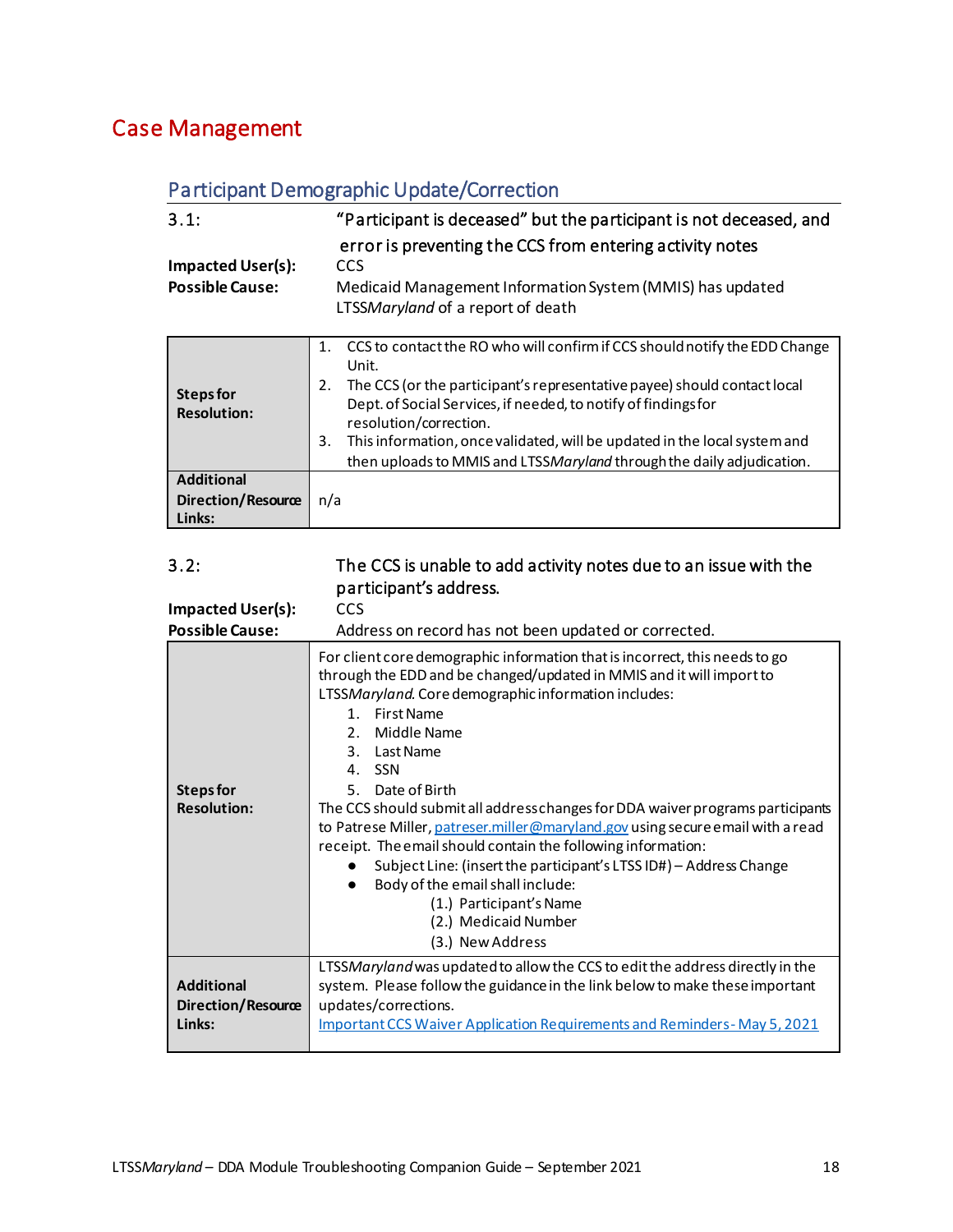<span id="page-18-0"></span>

| 3.3:<br><b>Impacted User(s):</b><br><b>Possible Cause:</b> | Permanent name or other core demographic changes in<br>LTSS Marylandare reverting back the next day<br><b>CCS</b> ; Providers<br>Core demographic information (name, SSN, DOB) change or correction<br>has not been reported or updated in MMIS                                                                                                                                                                                                                                                                                                                                                                                                                                                                                                                                                         |
|------------------------------------------------------------|---------------------------------------------------------------------------------------------------------------------------------------------------------------------------------------------------------------------------------------------------------------------------------------------------------------------------------------------------------------------------------------------------------------------------------------------------------------------------------------------------------------------------------------------------------------------------------------------------------------------------------------------------------------------------------------------------------------------------------------------------------------------------------------------------------|
| <b>Steps for</b><br><b>Resolution:</b>                     | The CCS needs to contact the EDD and supply proof of correct/updated<br>1.<br>demographic information (e.g., SSN card, Passport, other state/federal ID).<br>The CCS should submit all name changes for DDA waiver programs<br>2.<br>participants to Patrese Miller at patreser.miller@maryland.gov using secure<br>email with a read receipt. The email should contain the following<br>information:<br>Subject Line: (insert the participant's LTSS ID#) - Name Change<br>a.<br>Body of the email shall include:<br>b.<br>1) Participant's Old Name<br>2) Participant's New Name<br>3) Medicaid Number<br>4) Legal Name Change documentation<br>Upon submission of this information to the EDD, the participant's record will<br>3.<br>be updated, and this change will flow through to LTSSMaryland. |
| <b>Additional</b><br>Direction/Resource<br>Links:          | Core demographic information (name, SSN, DOB) can only be changed or<br>corrected through a report to the EDD and an update to MMIS.<br><b>Important CCS Waiver Application Requirements and Reminders-May 5, 2021</b>                                                                                                                                                                                                                                                                                                                                                                                                                                                                                                                                                                                  |

### <span id="page-18-1"></span>3.4: An Authorization to Participate (ATP) needs to be completed for a death and LTSS Maryland will not accept

**Impacted User(s):** CCS

**Possible Cause:** Participant is State-Only funded

| Steps for<br><b>Resolution:</b>                          | The CCS should notify the RO.<br>The RO will complete ATP notification or submit a subsequent State Funded<br>(SF) disenrollment Overall Decision Form (ODF), if needed. |
|----------------------------------------------------------|--------------------------------------------------------------------------------------------------------------------------------------------------------------------------|
| <b>Additional</b><br><b>Direction/Resource</b><br>Links: | An Authorization to Participate (ATP) is not required because the participant is<br>DDA State-Only/Support Only.                                                         |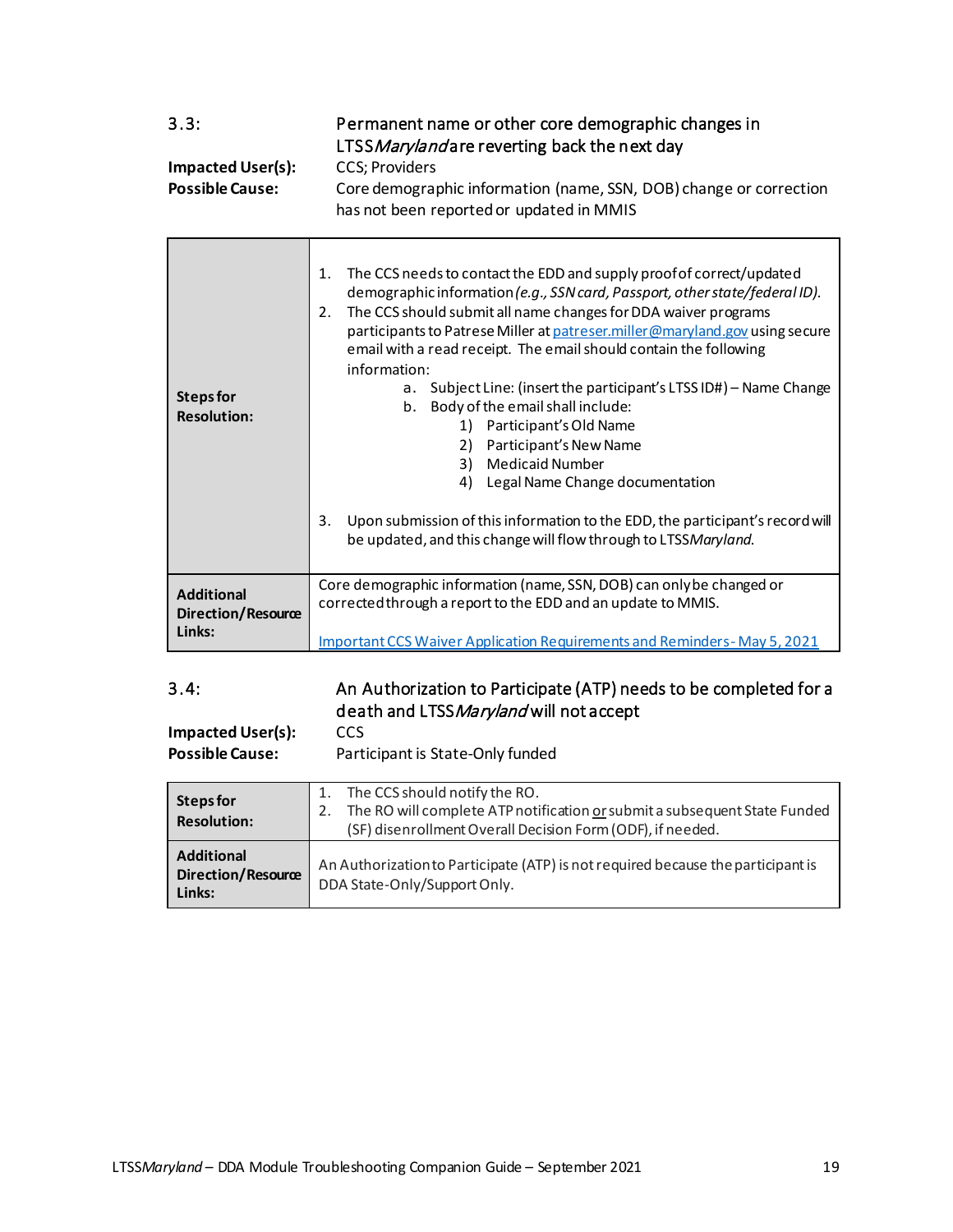### <span id="page-19-0"></span>3.5: Unable to enter notes and/or close-out CCS services for a participant who is deceased

#### **Impacted User(s):** CCS<br>**Possible Cause:** Date Date of death occurred more than 30 days ago

| Steps for<br><b>Resolution:</b>                          | The CCS should confirm date of death (DOD).<br>1.<br>If the activity being entered is within 30 days of the DOD, the CCS should<br>2.<br>submit a Help Desk ticket.<br>If the activity being entered is more than 30-days from the DOD, the CCS is<br>3.<br>unable to enter these into LTSSMaryland. |  |
|----------------------------------------------------------|------------------------------------------------------------------------------------------------------------------------------------------------------------------------------------------------------------------------------------------------------------------------------------------------------|--|
| <b>Additional</b><br><b>Direction/Resource</b><br>Links: | DDA has updated LTSSMaryland to allow certain limited activities to be tracked<br>in the system after a participant is deceased. CCS users may enter service<br>activities into the system for up to 30 days after the participant's date of death<br>(DOD).                                         |  |

#### <span id="page-19-1"></span>CCS Services

<span id="page-19-2"></span>

| 3.6:                     | CCS Monitoring and Follow-up monitoring form has no manage<br>button preventing completion and document upload |
|--------------------------|----------------------------------------------------------------------------------------------------------------|
| <b>Impacted User(s):</b> | <b>CCS</b>                                                                                                     |
| <b>Possible Cause:</b>   | Monitoring Form has expired                                                                                    |

| <b>Steps for</b><br>resolution: | The CCS should confirm if the monitoring form is active or expired.<br>1.<br>If the form is active and the user is unable to edit, please submit a ticket.<br>2.<br>If the form has expired, this means the assessment was not completed<br>3.<br>during the required time interval period. The form should be completed<br>during the next quarter period.<br>If the form has expired before the actual end of the quarter interval, submit<br>4. |  |
|---------------------------------|----------------------------------------------------------------------------------------------------------------------------------------------------------------------------------------------------------------------------------------------------------------------------------------------------------------------------------------------------------------------------------------------------------------------------------------------------|--|
|                                 | a ticket to the Help Desk.                                                                                                                                                                                                                                                                                                                                                                                                                         |  |
| <b>Additional</b>               | Monitoring forms require completion within an assigned period of time before                                                                                                                                                                                                                                                                                                                                                                       |  |
| <b>Direction/Resource</b>       | they expire. Once these forms have expired, the CCS will be unable to edit.                                                                                                                                                                                                                                                                                                                                                                        |  |
| Links:                          |                                                                                                                                                                                                                                                                                                                                                                                                                                                    |  |

<span id="page-19-3"></span>

| 3.7:                     | CCS Monitoring forms are populating annually instead of quarterly |
|--------------------------|-------------------------------------------------------------------|
| <b>Impacted User(s):</b> | CCS                                                               |

**Possible Cause:** State-funded PCPs

| Steps for<br><b>Resolution:</b>                   | The CCS should review the program type for the participant.<br>1.<br>If the participant is identified as State-funded Only services, the system will<br>2.<br>not currently generate quarterly monitoring forms, only "Annual".<br>The CCS should conduct these quarterly monitoring visits/contacts and<br>3.<br>upload a paper version of the LTSS Monitoring form to the client<br>attachment.<br>If the participant is in a waiver and these forms are not populating, please<br>4.<br>submit a ticket to the Help Desk. |
|---------------------------------------------------|------------------------------------------------------------------------------------------------------------------------------------------------------------------------------------------------------------------------------------------------------------------------------------------------------------------------------------------------------------------------------------------------------------------------------------------------------------------------------------------------------------------------------|
| <b>Additional</b><br>Direction/Resource<br>Links: | Quarterly Monitoring Forms are generated automatically by LTSSMaryland for<br>waiver participants.                                                                                                                                                                                                                                                                                                                                                                                                                           |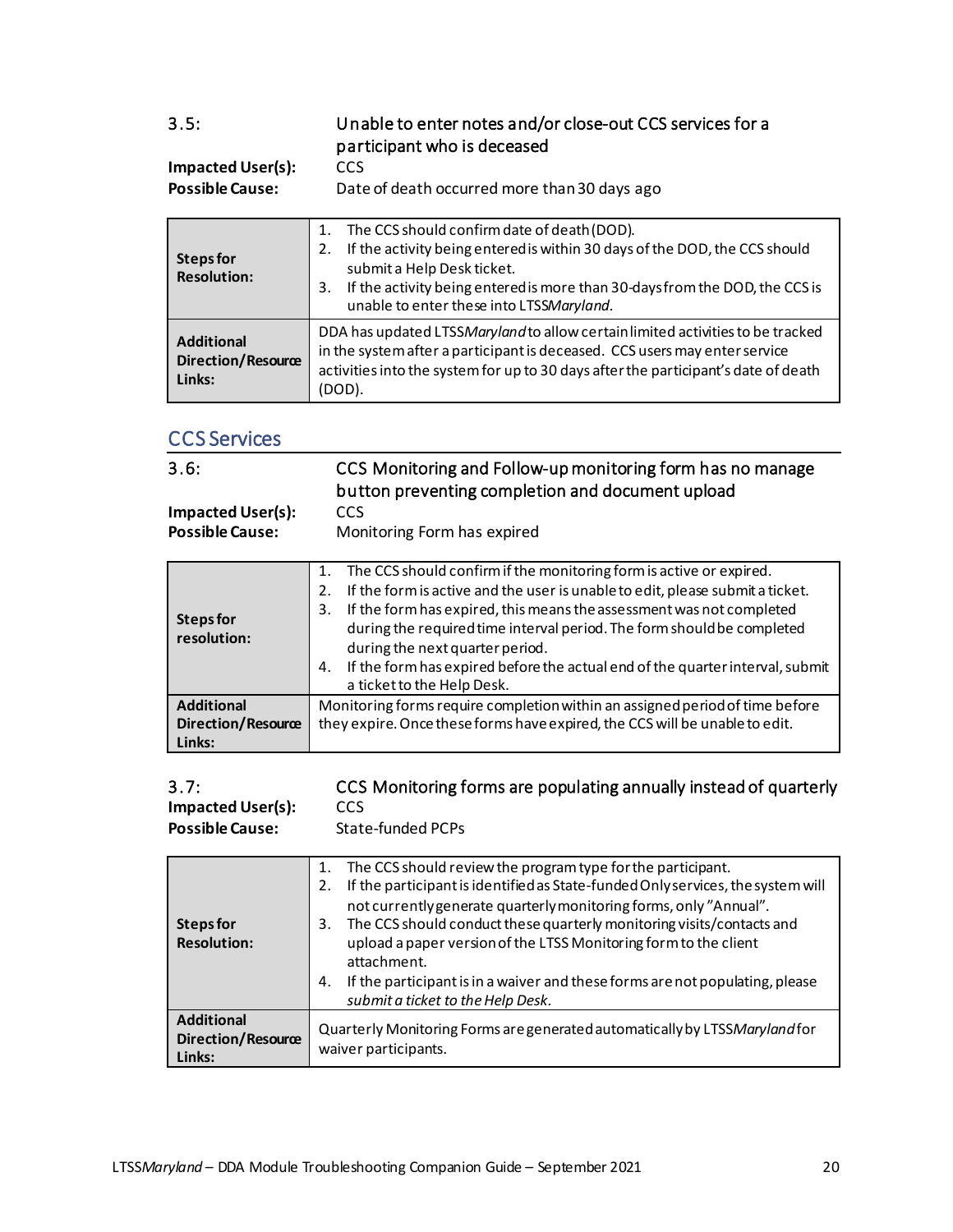<span id="page-20-0"></span>

| 3.8:<br><b>Impacted User(s):</b><br><b>Possible Cause:</b>                                                             | Incorrect information has been added to a client record in the<br>Client Attachment section and needs to be removed<br><b>CCS</b><br>Deleting with a record is limited to DDS ServiceDesk personnel |
|------------------------------------------------------------------------------------------------------------------------|-----------------------------------------------------------------------------------------------------------------------------------------------------------------------------------------------------|
| <b>Steps for</b><br><b>Resolution:</b>                                                                                 | The CCS should contact the DDA ServiceDesk personnel.<br>1.<br>Submit a ticket to obtain this assistance.<br>$2_{-}$                                                                                |
| <b>Additional</b><br>$D: \mathbb{R}^n \times \mathbb{R}^n \times \mathbb{R}^n \times \mathbb{R}^n \times \mathbb{R}^n$ | There is no delete button for the CCS or the RO to remove incorrect documents,                                                                                                                      |

please escalate to the DDA ServiceDesk.

# <span id="page-20-1"></span>Provider Enrollment/Assignment

**Direction/Resource** 

**Links:**

#### <span id="page-20-2"></span>Plan View/Access/Assignments

<span id="page-20-3"></span>

| 4.1:<br><b>Impacted User(s):</b><br><b>Possible Cause:</b> | The provider cannot see all of the participants for whom they<br>provide services in LTSSMaryland<br><b>Providers</b><br>DSA has not been accepted by provider or PCP is not approved by<br><b>DDA</b>                                                                |  |
|------------------------------------------------------------|-----------------------------------------------------------------------------------------------------------------------------------------------------------------------------------------------------------------------------------------------------------------------|--|
| <b>Steps for</b><br><b>Resolution:</b>                     | The provider should confirm if the participant they are looking for has an<br>1.<br>accepted DSA and an approved PCP in LTSSMaryland.<br>2.<br>If the provider is unsure, they should contact the CCS to verify these two<br>requirements before submitting a ticket. |  |
| <b>Additional</b><br>direction/Resource<br>Links:          | Providers are only able to see and search for those participants for whom they<br>have already accepted a DSA and for whom the DDA regional office has<br>approved the Plan.<br><b>Provider Portal User Manual</b>                                                    |  |

<span id="page-20-4"></span>

| 4.2:                               | Unable to move all staff under one Provider location |
|------------------------------------|------------------------------------------------------|
| <b>Impacted User(s):</b> Providers |                                                      |

| $\cdots$ put $\cdots$ to $\cdots$ (b) $\cdots$ | .                                   |
|------------------------------------------------|-------------------------------------|
| <b>Possible Cause:</b>                         | Staff must be assigned individually |

| 4. Click on detail on the bottom right of the screen<br>Steps for<br>5. Click on Edit at the bottom of the screen<br><b>Resolution:</b><br>6. Click on location dropdown uncheck location ID# and then select the<br>location ID#.<br>7. Click on "Save"<br>Repeat steps 1-7 for the remaining staff. |  | Navigate to LTSS Provider module, then:<br>1. Click on "Staff Research"<br>2. Type last name and click on search<br>3. Staff Name: XXX |
|-------------------------------------------------------------------------------------------------------------------------------------------------------------------------------------------------------------------------------------------------------------------------------------------------------|--|----------------------------------------------------------------------------------------------------------------------------------------|
|-------------------------------------------------------------------------------------------------------------------------------------------------------------------------------------------------------------------------------------------------------------------------------------------------------|--|----------------------------------------------------------------------------------------------------------------------------------------|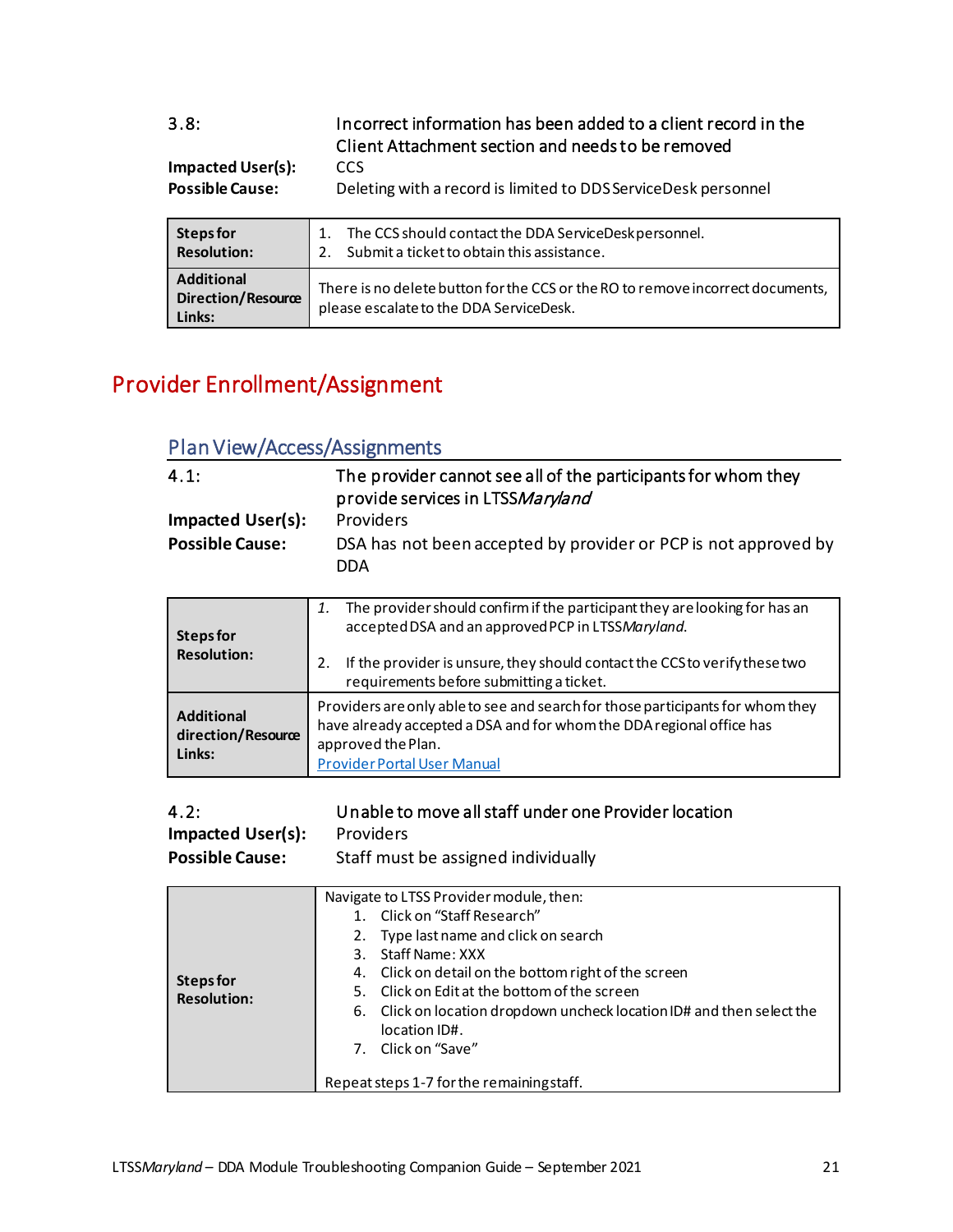| <b>Additional</b> |                                                        |
|-------------------|--------------------------------------------------------|
|                   | <b>Directions/Resource</b> Provider Portal User Manual |
| Links:            |                                                        |

<span id="page-21-0"></span>

| 4.3:                     | The provider's status 36 MA# is listed as "basic only" in<br>LTSS Maryland and CCS is unable to assign the provider to services |
|--------------------------|---------------------------------------------------------------------------------------------------------------------------------|
| <b>Impacted User(s):</b> | <b>CCS</b> ; Providers                                                                                                          |
| <b>Possible Cause:</b>   | The provider may have been issued their status 36 MA# before                                                                    |
|                          | receiving their status 41 MA#                                                                                                   |

| Steps for<br><b>Resolution:</b>                          | If a CCS sees "basic Only," contact the provider to confirm they are using the<br>1.<br>correct MA#.<br>If the correct MA# is still displaying the phrase "basic Only," the CCS should<br>2.<br>contact the RO Provider Services (PS) Director to verify Status 36 vs Status<br>41 (used with PCIS2), as assigning services to a Status 41 MA# will not allow<br>the provider to see the authorization assigned to them and/or bill for the<br>service. |
|----------------------------------------------------------|---------------------------------------------------------------------------------------------------------------------------------------------------------------------------------------------------------------------------------------------------------------------------------------------------------------------------------------------------------------------------------------------------------------------------------------------------------|
| <b>Additional</b><br><b>Direction/Resource</b><br>Links: | Providers require a status 36 MA# in LTSSMaryland and a status 41 MA# in<br>PCIS <sub>2</sub>                                                                                                                                                                                                                                                                                                                                                           |

<span id="page-21-1"></span>

| 4.4:              | The provider has closed a site (Community Living Group Home,  |
|-------------------|---------------------------------------------------------------|
|                   | Supported Living, or Day Habilitation) and would like the MA# |
|                   | location deleted from LTSSMaryland                            |
| Imnactod Ilsor(s) | <b>Providers</b>                                              |

| <b>Impacted User(s):</b> | Providers |  |
|--------------------------|-----------|--|
| <b>Possible Cause:</b>   | n/a       |  |

| Steps for<br><b>Resolution:</b>                          | The provider should contact the RO Provider Services (PS) staff to alert to<br>the request to deactivate a site.<br>The RO, Provider Services (PS) will assist with this request. |
|----------------------------------------------------------|-----------------------------------------------------------------------------------------------------------------------------------------------------------------------------------|
| <b>Additional</b><br><b>Direction/Resource</b><br>Links: | Closures can only be done in MMIS/ePrep and the information will be imported<br>into LTSSMaryland.                                                                                |

### <span id="page-21-2"></span>[Service Authorization/DSA](#page-7-3)

<span id="page-21-4"></span><span id="page-21-3"></span>

| 4.5:                     | The provider MA# should be linked to a location,                                                   |
|--------------------------|----------------------------------------------------------------------------------------------------|
|                          | however, the site address is not listed when searching the DSA                                     |
| <b>Impacted User(s):</b> | <b>CCS</b> ; Providers                                                                             |
| <b>Possible Cause:</b>   | Incorrect MA#, Supported Living (SL) address needs to be entered<br>into LTSSMaryland. ePrep Issue |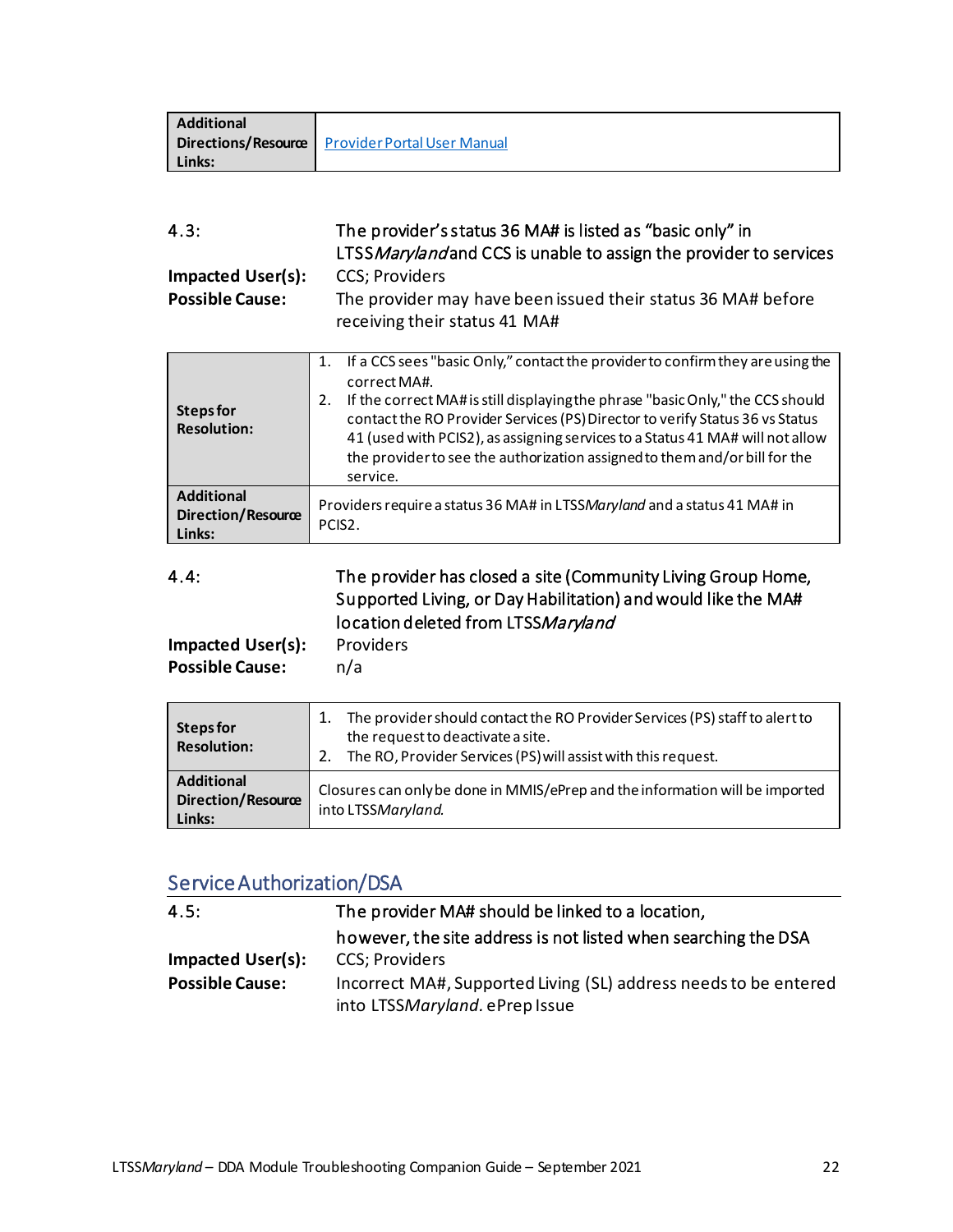| Steps for<br><b>Resolution:</b>                          | Check with the provider to confirm base MA#.<br>1.<br>If the service is associated with a licensed site, confirm the MA# is correct<br>2.<br>for that site-based service.<br>If the MA# is correct, the CCS should alert the provider to contact RO<br>3.<br>Provider Services for assistance. |
|----------------------------------------------------------|------------------------------------------------------------------------------------------------------------------------------------------------------------------------------------------------------------------------------------------------------------------------------------------------|
| <b>Additional</b><br><b>Direction/Resource</b><br>Links: | PCP Development and Authorization-revised January 29, 2021.<br>The residential configuration for SL is completed by the RO Provider Services (PS)<br>team based on information provided to PS by the provider (home address,<br>capacity, overnight support on or off).                        |

### <span id="page-22-0"></span>Provider MA#/Name/Site

<span id="page-22-1"></span>

| 4.6:<br><b>Impacted User(s):</b><br><b>Possible Cause:</b> | Incorrect provider name is showing in LTSSMaryland (when<br>provider has a parent organization or dba name).<br>CCS; Providers<br>Short name for the Provider name has been entered into MMIS<br>incorrectly (the provider's name has several different entries) |
|------------------------------------------------------------|------------------------------------------------------------------------------------------------------------------------------------------------------------------------------------------------------------------------------------------------------------------|
| Steps for<br><b>Resolution:</b>                            | The CCS should confirm with the provider that they have the correct MA#.<br>The request to correct/update the provider's name needs to be made<br>2.<br>through DDA Provider Services (PS) for coordination with MMIS.                                           |

|                                                   | Providers should contact the ROPS for assistance.                                         |
|---------------------------------------------------|-------------------------------------------------------------------------------------------|
| <b>Additional</b><br>Direction/Resource<br>Links: | Changes for the provider's name in LTSSMaryland will be reset with daily<br>adjudication. |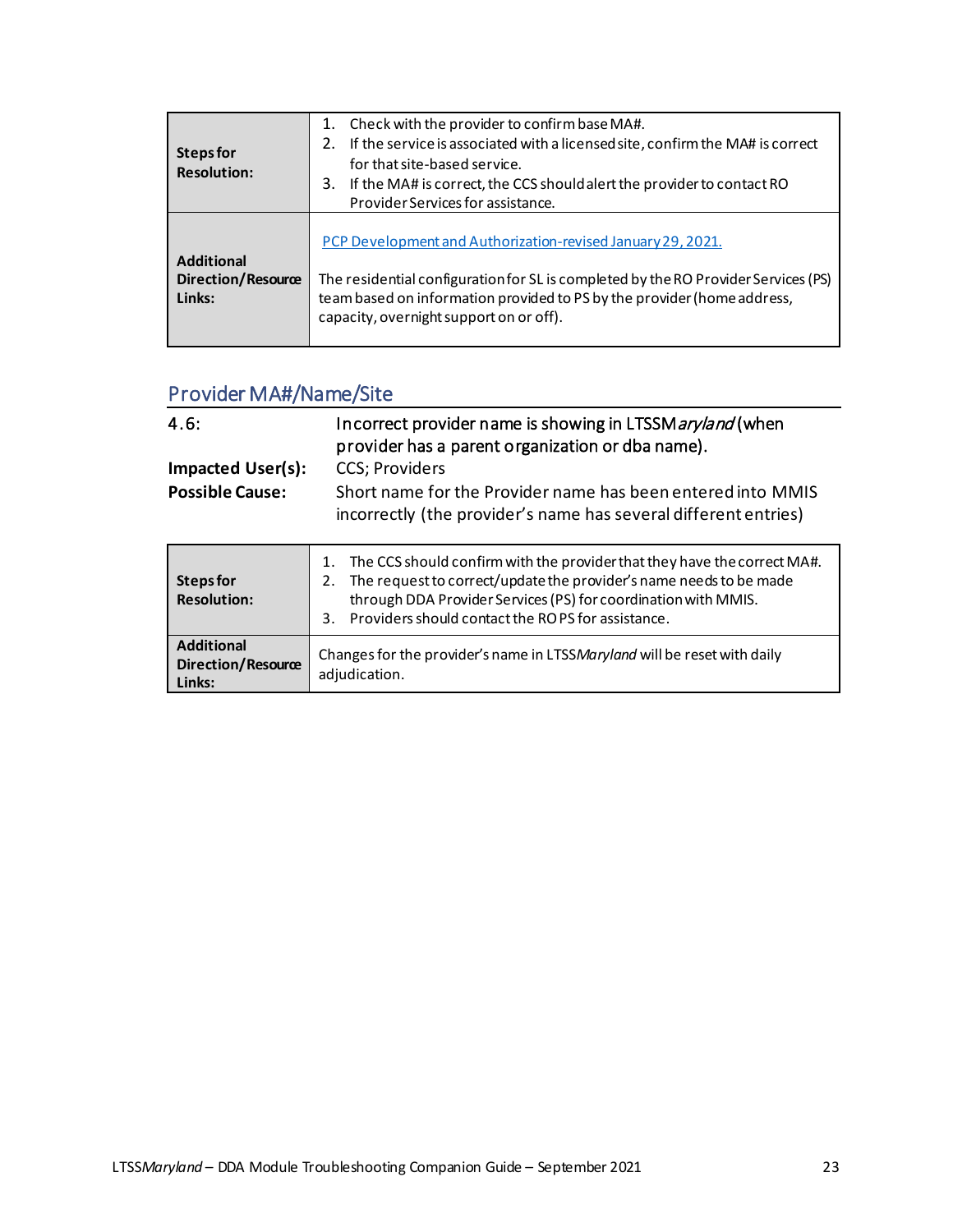# <span id="page-23-0"></span>Provider Portal Billing Exceptions (EVV)

<span id="page-23-2"></span><span id="page-23-1"></span>

| <b>Exception</b>  | <b>Details</b>                           | <b>Resolution</b>                                                                     |
|-------------------|------------------------------------------|---------------------------------------------------------------------------------------|
| 5.1 Client LTSS   | If the PCP approved for the Individual   | This exception is created when the                                                    |
| Program does not  | does not match the Program the           | enrollment captured in the Client Profile                                             |
| match the service | Individual is enrolled in (Program       | does not match the service plan that was                                              |
| plan              | selected on Overall Decision form) on    | created. Billing occurs against the service                                           |
|                   | the date of service, then this exception | plan authorization, but that is also                                                  |
|                   | is assigned to the service activity.     | supposed to match the client's enrollment.                                            |
|                   |                                          | These details can be seen on the client                                               |
|                   |                                          | profile page. If the two are misaligned,                                              |
|                   |                                          | then this exception is applied.                                                       |
|                   |                                          | The CCS will have to be contacted to                                                  |
|                   |                                          | complete an initial PCP to correct/match                                              |
|                   |                                          | the program type.                                                                     |
|                   |                                          |                                                                                       |
|                   |                                          | <b>Special Program Codes:</b>                                                         |
|                   |                                          | - Community Supports: CSW CSM                                                         |
|                   |                                          | - Community Pathways: DRW DRM                                                         |
|                   |                                          | - Family Supports: FSW FSM                                                            |
|                   |                                          |                                                                                       |
|                   |                                          | Run the Authorized Clients report and view                                            |
|                   |                                          | the SPC field. Or go to the client profile                                            |
|                   |                                          | details to view the Special Programs                                                  |
|                   |                                          | section. If the codes do not match the                                                |
|                   |                                          | program, the CCS/RO need to work                                                      |
|                   |                                          | together and either ensure the right SPC is                                           |
|                   |                                          | applied to the participant's profile or a<br>new PCP is needed that matches the right |
|                   |                                          | program type authorized by the                                                        |
|                   |                                          | participant's enrollment.                                                             |
| 5.2 Client not    | If there is no approved enroll overall   | The provider should verify the assigned                                               |
| enrolled in a DDA | decision form or if there is a future    | Overall Decision for the participant in LTSS                                          |
| Program           | disenroll overall decision form that is  | on the date of service in question. If there                                          |
|                   | effective before the date of service,    | is not an approved Overall Decision for the                                           |
|                   | then this exception is assigned to the   | date of service for the individual, the                                               |
|                   | service activity.                        | provider should contact the RO Eligibility                                            |
|                   |                                          | Coordinator to follow up with EDD to enter                                            |
|                   |                                          | the decision.                                                                         |
|                   |                                          |                                                                                       |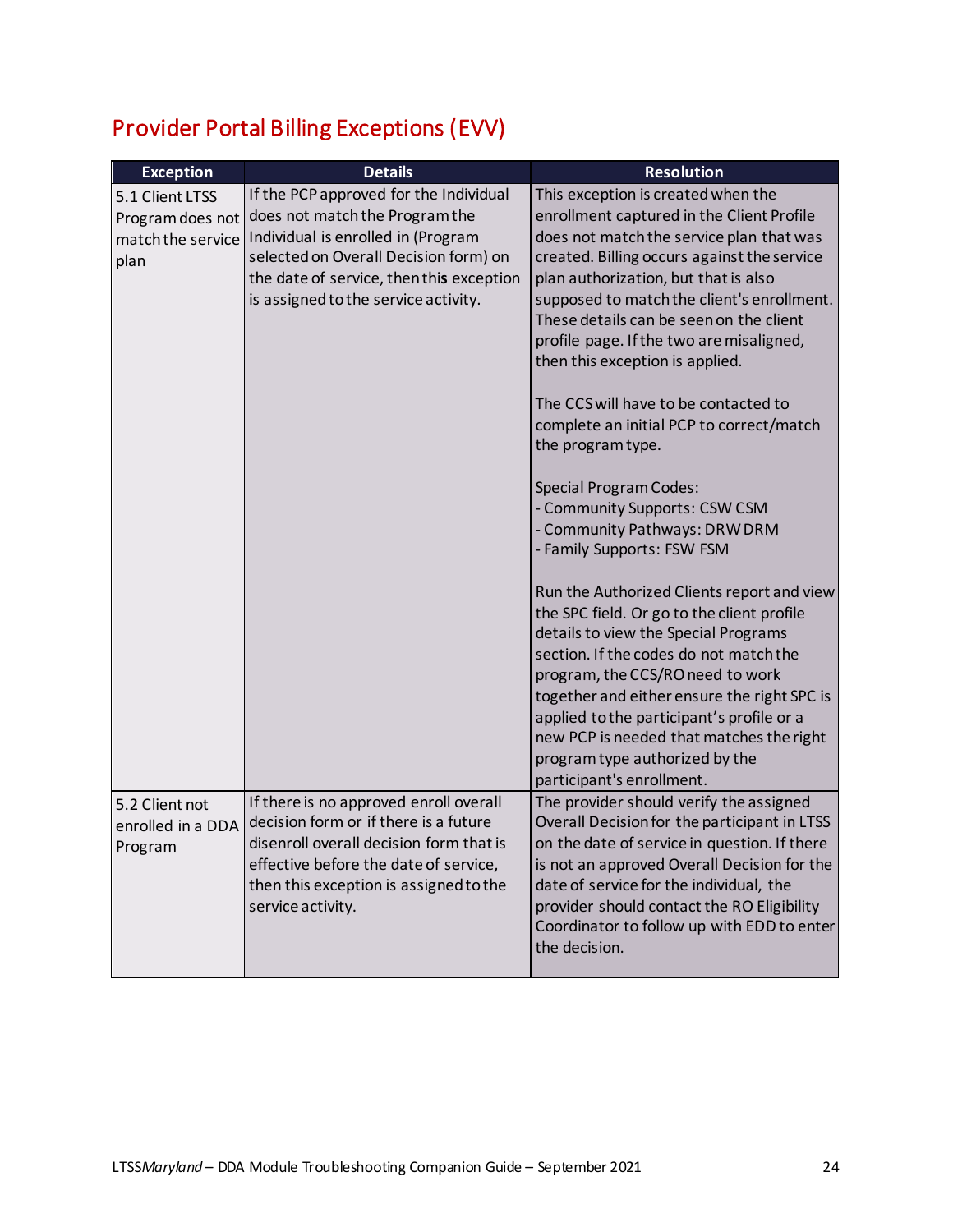<span id="page-24-3"></span><span id="page-24-2"></span><span id="page-24-1"></span><span id="page-24-0"></span>

| 5.3 Client       | If Client is not MA Eligible and there is   | Provider should follow up with DDA to                                                 |
|------------------|---------------------------------------------|---------------------------------------------------------------------------------------|
| ineligible for   | no DDA SPC, then this exception is          | determine if client is Medicaid eligible as                                           |
| Medicaid         | assigned to the service activity.           | of the date of service applicable for this                                            |
|                  |                                             | exception. The Special Program code span                                              |
|                  |                                             | (SPC) can be seen on the client profile                                               |
|                  |                                             | page details If client was not Medicaid                                               |
|                  |                                             | eligible as of the date of service, then<br>payment is not approved. If client is     |
|                  |                                             | eligible as of the date of service and a                                              |
|                  |                                             | correction needs to be made to the SPC,                                               |
|                  |                                             | please follow up with the Regional Office                                             |
|                  |                                             | Eligibility team.                                                                     |
| 5.4 Client       | If Client is not MA Eligible but there is a | Provider should contact CCS and RO to                                                 |
| ineligible for   | DDA SPC span, then this exception is        | verify the appropriate waiver that the                                                |
| Medicaid but has | assigned to the service activity. A         | participant is eligible for so that the                                               |
| active waiver    | person cannot be in the Waiver without      | client's eligibility can be updated as                                                |
| program in       | also having MA eligibility.                 | necessary.                                                                            |
| <b>MMIS</b>      |                                             |                                                                                       |
| 5.5 Client       | If Client is enrolled in a DDA waiver       | The provider would need to follow up to                                               |
| ineligible for   | program in LTSS and does not have an        | ensure that the participant is correctly                                              |
| program          | open DDA Waiver special program Date        | enrolled before providing service.                                                    |
|                  | span in MMIS (DRW/DRM/NRW/NRM/              |                                                                                       |
|                  | CSW/CSM/FSW/FSM) for the service            | The provider can view the participant's                                               |
|                  | date, then this exception is assigned to    | Special Program Code and span by running                                              |
|                  | the service activity.                       | the Authorized Clients Report or viewing                                              |
|                  |                                             | the Client Profile "Special Programs"                                                 |
|                  |                                             | section. There should be a code with an                                               |
|                  |                                             | active span.                                                                          |
|                  |                                             | If the participant is not correctly enrolled,                                         |
|                  |                                             | follow up with the DDA Eligibility person                                             |
|                  |                                             | from the region to review.                                                            |
| 5.6 Client LTSS  |                                             | If there is a DDA waiver Special program Provider should review the client profile to |
| Program does not | code but there is a mismatch in the         | see what the discrepancy is. In this                                                  |
| align with MMIS  | LTSS (ODF form) and MMISSPC, then           | exception, the client may have a Special                                              |
| waiver program   | this exception is assigned to the service   | Program Code (SPC) that indicates                                                     |
|                  | activity.                                   | enrollment in one waiver. But the DDA                                                 |
|                  |                                             | enrollment captured in the client profile                                             |
|                  |                                             | indicates a different waiver program. This                                            |
|                  |                                             | mismatch is the cause of the exception.                                               |
|                  |                                             | Follow up is required with DDA teams to                                               |
|                  |                                             | confirm the correct enrollment for the                                                |
|                  |                                             | participant and to complete and update                                                |
|                  |                                             | the information in LTSS where necessary                                               |
|                  |                                             |                                                                                       |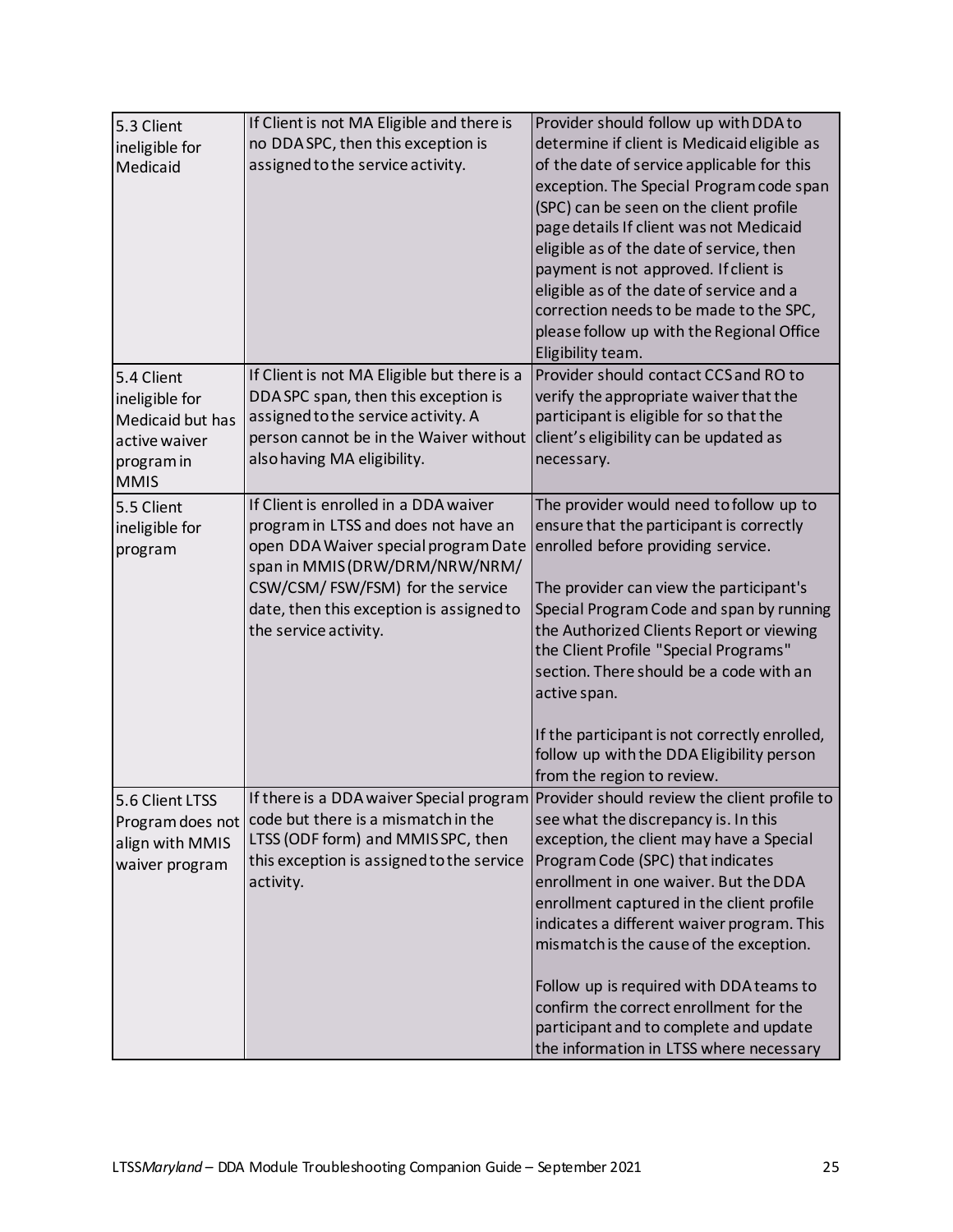<span id="page-25-3"></span><span id="page-25-2"></span><span id="page-25-1"></span><span id="page-25-0"></span>

| 5.7 Staff Overlap - | If the current services overlaps with                             | This exception is assigned to a billing entry |
|---------------------|-------------------------------------------------------------------|-----------------------------------------------|
| Different Provider  | service provided by the same staff                                | when 2 different DDA Providers bill for the   |
|                     | through a different agency.                                       | same participant in a period that overlaps.   |
|                     |                                                                   | MDH ISAS team will review this exception      |
|                     |                                                                   | and determine how payment should be           |
|                     |                                                                   | directed.                                     |
| 5.8 Staff Overlap - | If the current services overlap with                              | This exception is assigned to a billing entry |
| <b>Different</b>    | service provided by the same staff                                | when 1 DDA provider and 1 non-DDA             |
| Provider,           | through a different agency and for a                              | provider bill for the same participant in a   |
| <b>Different</b>    | different program.                                                | period that overlaps. MDH ISAS team will      |
| Program             |                                                                   | review this exception and determine how       |
|                     |                                                                   | payment should be directed.                   |
| 5.9 Staff Overlap - | If the current services overlaps with                             | This exception is assigned when two staff     |
| Same Provider       | another service provided by the same                              | who work for the same provider agency         |
|                     | staff within the same provider.                                   | bill services for the same participant in a   |
|                     |                                                                   | period that overlaps.                         |
|                     |                                                                   | 1. Run the EVV Overlap report to get a        |
|                     |                                                                   | line-by-line view of overlapping services in  |
|                     |                                                                   | your agency.                                  |
|                     |                                                                   | 2. For Staff Overlap, you want the "Staff"    |
|                     |                                                                   | report output option selected. This will      |
|                     |                                                                   | group overlaps by staff.                      |
|                     |                                                                   | 3. When you find the 2 overlapping            |
|                     |                                                                   | services you wish to correct. Select "edit"   |
|                     |                                                                   | or "discard" if necessary.                    |
|                     |                                                                   | 4. Services should be at least 1 minute       |
|                     |                                                                   | apart between staff. Make sure you select     |
|                     |                                                                   | "save and submit" so the service cango        |
|                     |                                                                   | through the normal billing process.           |
| 5.10 Staff Overlap  | If the current services overlap with                              | For the same provider overlaps, the           |
| - Same Provider,    | another service provided by the same                              | agency can resolve themselves.                |
| <b>Different</b>    | staff within the same provider but for a                          |                                               |
| Program             | different program.                                                | 1. Run the EVV Overlap report to get a        |
|                     |                                                                   | line-by-line view of overlapping services in  |
|                     | This exception is assigned when a                                 | your agency.                                  |
|                     | Provider staff bills for 2 different                              | 2. For Staff Overlap, you want the "Staff"    |
|                     | participants in a period that overlaps.                           | report output option selected. This will      |
|                     | This would apply to staff who work for a group overlaps by staff. |                                               |
|                     | provider who renders DDA and Non-                                 | 3. When you find the 2 overlapping            |
|                     | DDA services and the overlap is across                            | services you wish to correct.                 |
|                     | the DDA and non-DDA programs. MDH                                 | Select "edit" or "discard" if necessary.      |
|                     | ISAS team will review this exception                              | 4. Services should be at least 1 minute       |
|                     | and determine how payment should be                               | apart between staff. Make sure you select     |
|                     | directed.                                                         | "save and submit" so the service cango        |
|                     |                                                                   | through the normal billing process.           |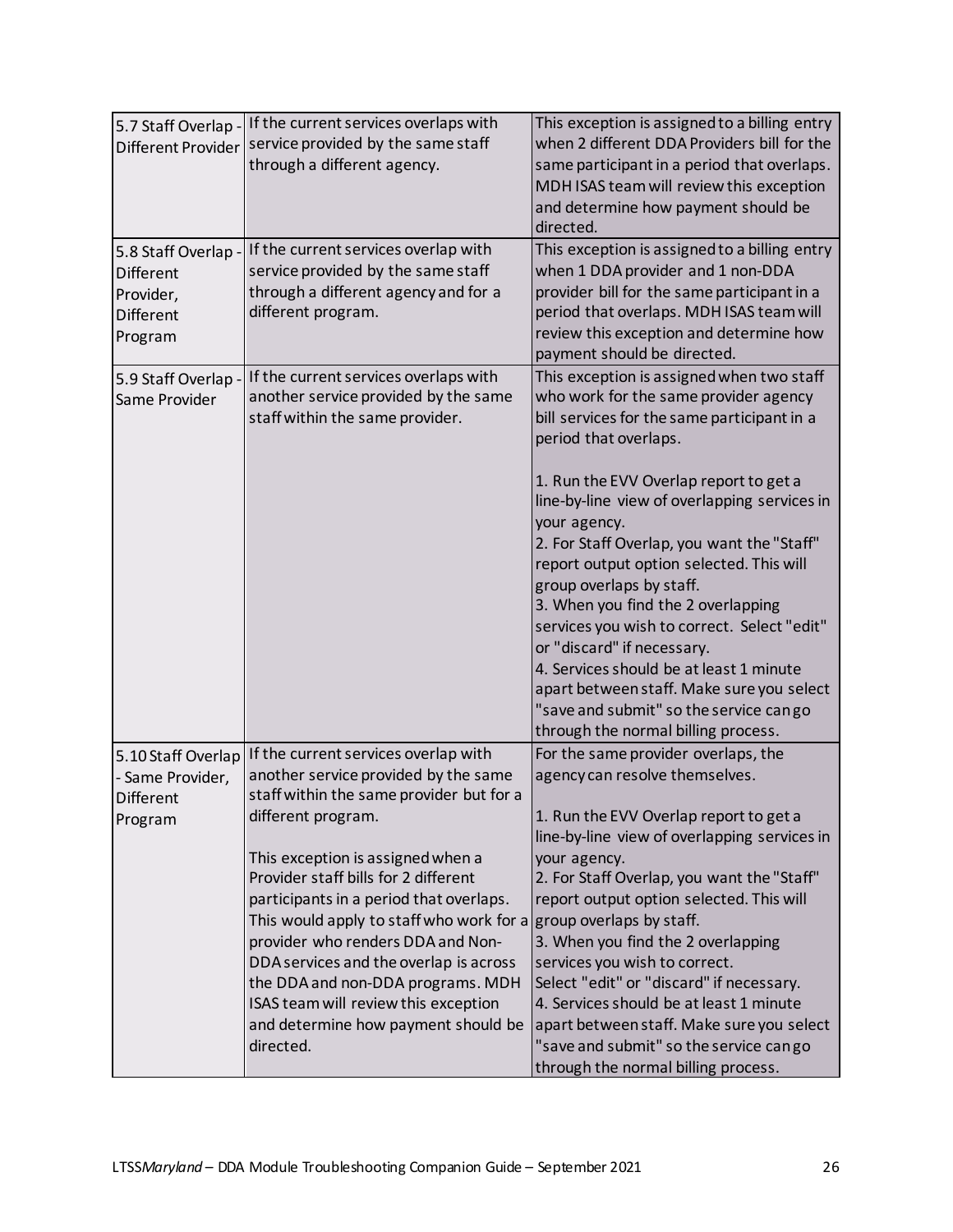<span id="page-26-1"></span><span id="page-26-0"></span>

| 5.11 Missing | Provider is missing a clock-in time.       | Providers should manually submit the                                                |
|--------------|--------------------------------------------|-------------------------------------------------------------------------------------|
| Clock-in     |                                            | missing clock-in time to complete the full                                          |
|              | To enter a Billing Entry either by an ISAS | shift for the applicable service.                                                   |
|              | Call-in system or MTR a clock-in time      |                                                                                     |
|              | and clock-out time must be submitted.      | 1. To resolve this exception, the Provider                                          |
|              | A "Missing Clock-in" Exception means       | should go into the Provider portal,                                                 |
|              | that the provider called into the ISAS     | a) Search for the Exception "Missing Clock-                                         |
|              | Call-in system to clock out without        | In                                                                                  |
|              | initially calling in to clock-in.          | b) Edit the entry                                                                   |
|              |                                            | c) Enter a clock-in time                                                            |
|              |                                            | d) Save                                                                             |
|              |                                            | e) Submit                                                                           |
|              |                                            |                                                                                     |
|              |                                            | *This exception can be accessed on the                                              |
|              |                                            | Provider portal homepage, under Resolve                                             |
|              |                                            | By Provider section then EVV services or                                            |
|              |                                            | search for the exception by navigating to                                           |
|              |                                            | the Service tab, then click on the exception                                        |
|              |                                            | icon. (3rd icon on the left panel).                                                 |
| 5.12 Missing | Provider is missing a clock-out time. To   | Providers should manually submit the                                                |
| Clock-Out    | enter a Billing Entry either by an ISAS    | missing clock-out time to complete the full                                         |
|              | Call-in system or MTR a clock-in time      | shift for the applicable service. "To resolve                                       |
|              | and clock-out time must be submitted.      | this exception, the Provider should:                                                |
|              | A "Missing Clock-out" Exception means      |                                                                                     |
|              | that provider called into the ISAS Call-in | 1. Go into the Provider portal                                                      |
|              | system to clock in without calling back    | a) Search for Exception "Missing Clock-in"                                          |
|              | into the system in to clock-out.           | b) Edit the entry                                                                   |
|              |                                            | c) Enter a clock-out time                                                           |
|              |                                            | d) Save                                                                             |
|              |                                            |                                                                                     |
|              |                                            | e) Submit                                                                           |
|              |                                            |                                                                                     |
|              |                                            | *This exception can be accessed on the                                              |
|              |                                            |                                                                                     |
|              |                                            | Provider portal homepage, under Resolve                                             |
|              |                                            | by Provider section then EVV services or                                            |
|              |                                            | search for the exception by navigating to                                           |
|              |                                            | the Service tab, then click on the exception<br>icon. (3rd icon on the left panel). |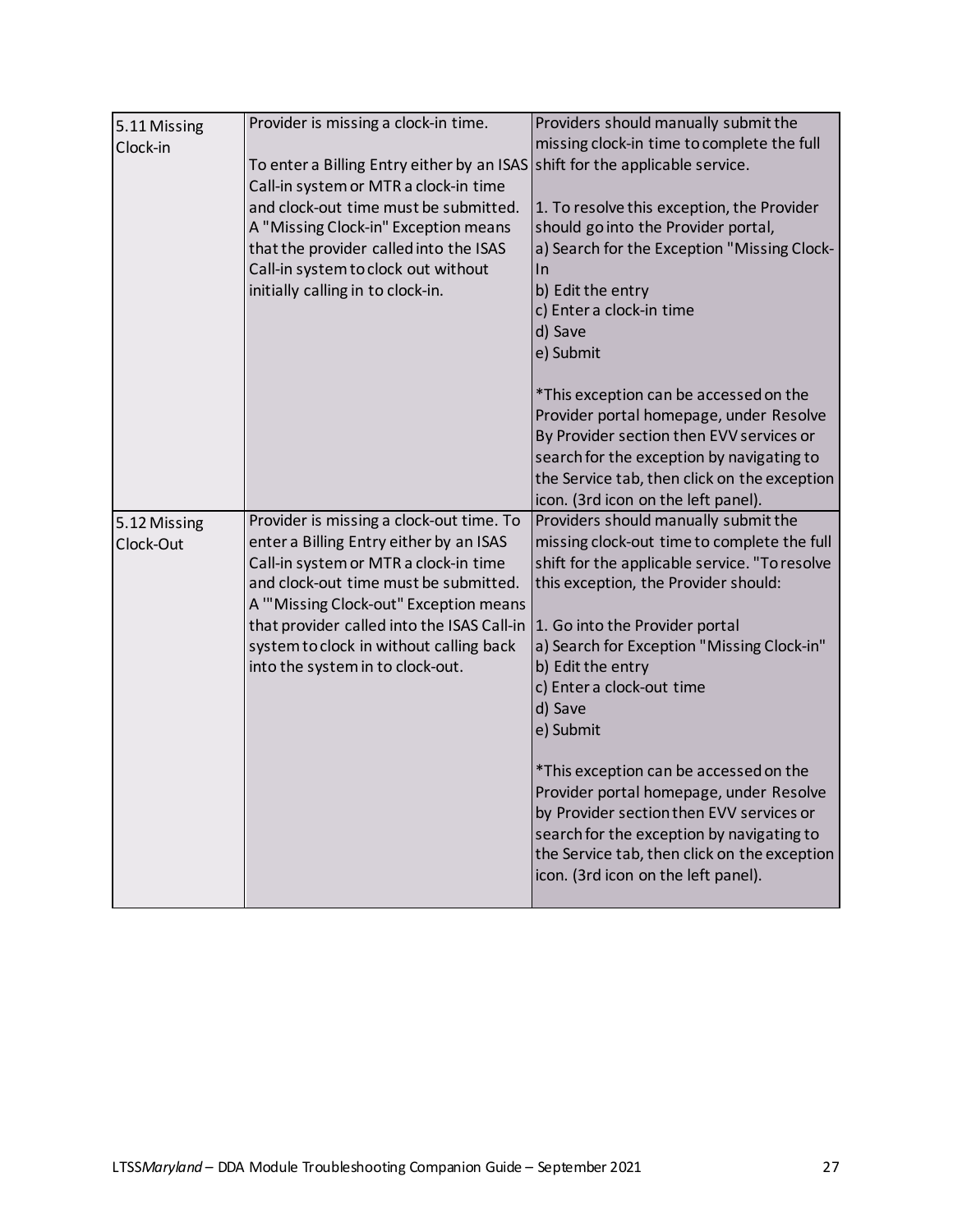<span id="page-27-3"></span><span id="page-27-2"></span><span id="page-27-1"></span><span id="page-27-0"></span>

| 5.13 Client        | If the current services overlap with      | This exception can be resolved by the        |
|--------------------|-------------------------------------------|----------------------------------------------|
|                    | another service provided to the client.   | provider if the overlap is within the same   |
| Overlap            |                                           | Agency.                                      |
|                    |                                           |                                              |
|                    |                                           | 1. Providers should run the EVV Overlap      |
|                    |                                           | report to get a line-by-line view of         |
|                    |                                           |                                              |
|                    |                                           | overlapping services in your agency.         |
|                    |                                           | 2. For Client Overlap, you want the "Client" |
|                    |                                           | report output option selected. When you      |
|                    |                                           | find the 2 overlapping services you wish to  |
|                    |                                           | correct.                                     |
|                    |                                           | a. Select "edit" or "discard" if necessary.  |
|                    |                                           | 3. Services should be at least 1 minute      |
|                    |                                           | apart between staff.                         |
|                    |                                           | 4. Make sure you select "save and submit"    |
|                    |                                           | so the service cango through the normal      |
|                    |                                           | billing process.                             |
|                    |                                           |                                              |
|                    |                                           | *This overlap can also be triggered across   |
|                    |                                           | different agencies. In this case, the ISAS   |
|                    |                                           | team will review and resolve.                |
| 5.14 Client        | If the current services overlap with      | This Exception will be resolved by the ISAS  |
| Overlap-           | another service provided to the client    | Team. Providers should follow up with the    |
| Different          | for Different Program.                    | ISAS team.                                   |
| Program            |                                           |                                              |
| 5.15 Provider #    | If the Provider providing the service     | For a provider to be listed on a             |
| does not have the  | does not have an active COS Span          | participant's PCP as the provider of a       |
| approved and       | matching the COS of the service being     | service, they must have the correct COS to   |
| active Category of | billed for that date, then this exception | provide that service. If the provider        |
| Service (COS)      | is assigned.                              | number used on the PCP has the proper        |
|                    |                                           | COS code, then the provider should           |
|                    |                                           | contact the RO Provider Relations            |
|                    |                                           | Coordinator to investigate the COS issue in  |
|                    |                                           |                                              |
|                    |                                           | the payment system. If the provider          |
|                    |                                           | number listed on the PCP for a service       |
|                    |                                           | does not have the proper COS code for        |
|                    |                                           | some reason, then the service in the PCP     |
|                    |                                           | may need to be updated with the provider     |
|                    |                                           | number with the proper COS code.             |
| 5.16 Provider #    | If the Provider providing the service has | Provider should investigate to determine     |
| has been           | an enrollment status = Suspended          | that correct provider number was used to     |
| suspended          | (enrollment status code = 51 to 60) as    | bill for the service. The provider can       |
|                    | of the Date of service, then this         | review the MA# used to bill for this service |
|                    | exception is assigned.                    | in the Provider portal and determine what    |
|                    |                                           | the current enrollment status is. If the     |
|                    |                                           | MA# is correct and there is a suspension     |
|                    |                                           | on the Provider MA# then, - Contact RO       |
|                    |                                           | Provider Relations to investigate the        |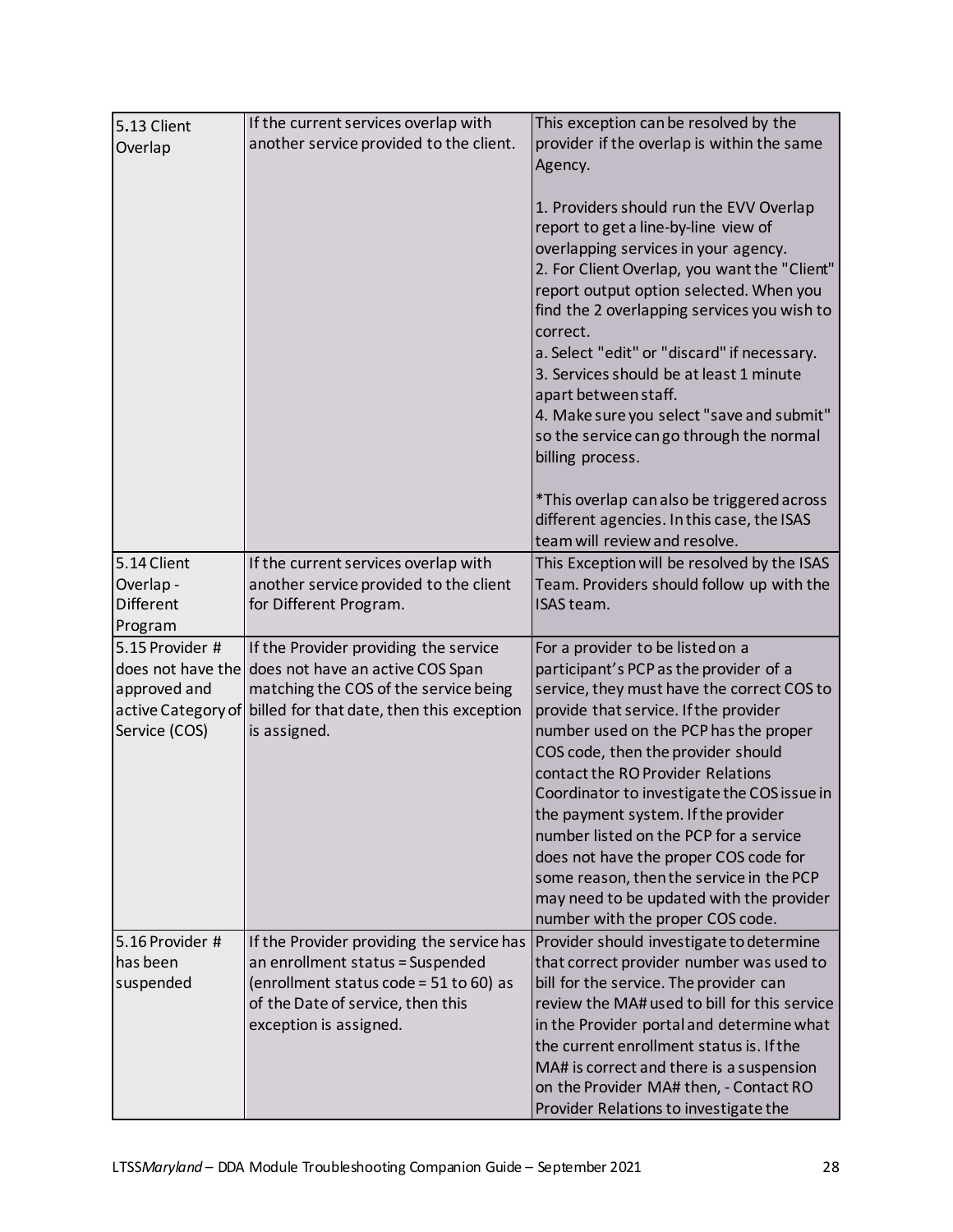<span id="page-28-2"></span><span id="page-28-1"></span><span id="page-28-0"></span>

| 5.17 Provider #<br>has been<br>terminated                             | If the Provider providing the service has<br>an Enrollment Status = Terminated<br>(Enrollment Status: 66 - 73) as of the<br>Date of service, then this exception is<br>assigned.                                                                                     | suspension and take steps to reactivate<br>the provider number, if applicable. If the<br>correct provider number was not used to<br>bill for the service, then the Provider<br>should void this service and bill the service<br>with the correct provider number.<br>Provider should investigate to determine<br>that correct provider number was billed<br>for the service. If so, the provider should<br>contact RO Provider Relations Coordinator<br>to investigate the termination and, if<br>possible, take steps to reactivate the                                                                                                                                               |
|-----------------------------------------------------------------------|----------------------------------------------------------------------------------------------------------------------------------------------------------------------------------------------------------------------------------------------------------------------|----------------------------------------------------------------------------------------------------------------------------------------------------------------------------------------------------------------------------------------------------------------------------------------------------------------------------------------------------------------------------------------------------------------------------------------------------------------------------------------------------------------------------------------------------------------------------------------------------------------------------------------------------------------------------------------|
|                                                                       |                                                                                                                                                                                                                                                                      | provider number. If the correct provider<br>number was not used to bill for the<br>service, then the correct provider number<br>should be associated with the service and<br>claims should be resubmitted.                                                                                                                                                                                                                                                                                                                                                                                                                                                                             |
| 5.18 Provider is<br>not approved to<br>provide services<br>to a minor | If the Service Activity is for a person less<br>than or equal to 20 years old on the<br>Date of Service (DOS), and provider<br>who provided the services does not<br>have the 2T category of service, then<br>this exception is assigned to the service<br>activity. | The provider should verify that the<br>provider number used to bill the service is<br>correct and has the 2T COS. If the provider<br>number is not the correct one, then the<br>service should be updated on the PCP with<br>the correct provider number. If the correct<br>provider number was used, then the<br>provider should contact the RO Provider<br>Relations Coordinator regarding the 2T<br>COS code setup in the payment system.<br>Providers can view their COS codes by<br>navigating to:<br>1. Providers Tab<br>2. Search for the specific location<br>3. Click Details on the relevant location.<br>4. All the COS codes associated with this<br>location is displayed |
| 5.19 Site not<br>authorized on the<br>service plan                    | If the approved PCP does not have an<br>authorized service matching the<br>Provider number for the month in<br>which the unit activity was created,<br>then this exception is assigned to the<br>activity.                                                           | The provider should confirm that the<br>correct provider number is associated with<br>the service on the PCP.<br>1. The provider should start by ensuring<br>they are providing the CCS with the correct<br>MA#s for each service in the SDAT and<br>Cost detail.<br>2. Before the provider authorizes the<br>services in the DSA, they should again                                                                                                                                                                                                                                                                                                                                   |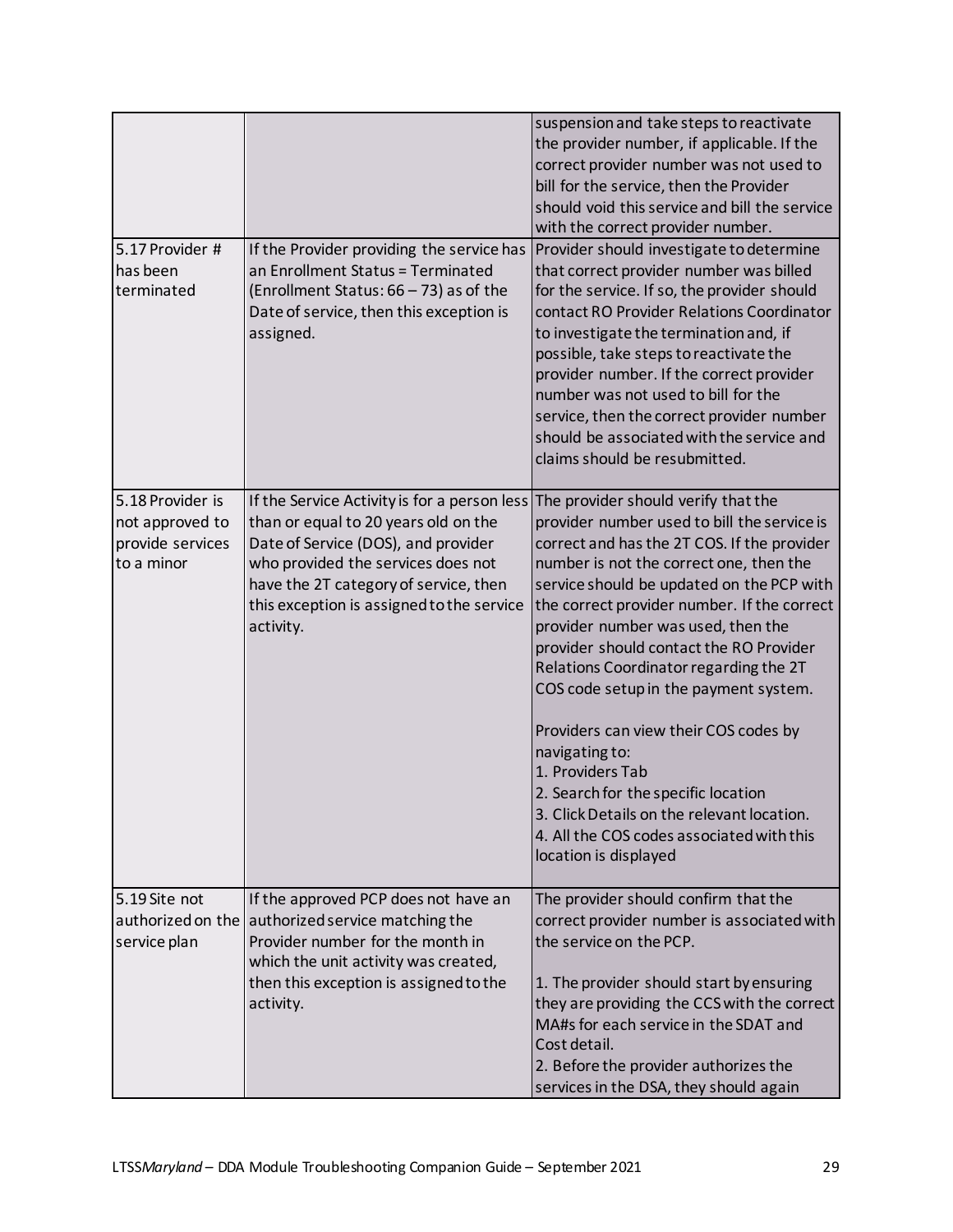<span id="page-29-2"></span><span id="page-29-1"></span><span id="page-29-0"></span>

|                                                                                |                                                                                                                                                                                                                                                                        | ensure the correct MA# was assigned to<br>the individual for the service(s) requested.<br>3. If the incorrect MA# is associated with a<br>service for an individual in the PCP, or<br>there is no MA#/provider associated with<br>the plan at all,<br>4. The CCS will have to complete a PCP<br>revision to add the provider to the plan or<br>to change the MA# in the plan                                                                             |
|--------------------------------------------------------------------------------|------------------------------------------------------------------------------------------------------------------------------------------------------------------------------------------------------------------------------------------------------------------------|----------------------------------------------------------------------------------------------------------------------------------------------------------------------------------------------------------------------------------------------------------------------------------------------------------------------------------------------------------------------------------------------------------------------------------------------------------|
| 5.20 No                                                                        | If there is no approved PCP or                                                                                                                                                                                                                                         | The provider should check that there is an                                                                                                                                                                                                                                                                                                                                                                                                               |
| <b>Approved Service</b>                                                        | approved ESP effective on the service                                                                                                                                                                                                                                  | approved and active PCP or ESP on the                                                                                                                                                                                                                                                                                                                                                                                                                    |
| Plan found                                                                     | date of the service activity, then<br>this exception is assigned to the service                                                                                                                                                                                        | dates of service for the participant in<br>question. If not, then steps should be                                                                                                                                                                                                                                                                                                                                                                        |
|                                                                                | activity.                                                                                                                                                                                                                                                              | taken to finalize the PCP or ESP with the                                                                                                                                                                                                                                                                                                                                                                                                                |
|                                                                                |                                                                                                                                                                                                                                                                        | CCS and/or RO or correct any other                                                                                                                                                                                                                                                                                                                                                                                                                       |
|                                                                                |                                                                                                                                                                                                                                                                        | information that may be incorrect so                                                                                                                                                                                                                                                                                                                                                                                                                     |
|                                                                                |                                                                                                                                                                                                                                                                        | claims can be reprocessed for payment.                                                                                                                                                                                                                                                                                                                                                                                                                   |
|                                                                                |                                                                                                                                                                                                                                                                        | The Authorized Client's Report can also                                                                                                                                                                                                                                                                                                                                                                                                                  |
|                                                                                |                                                                                                                                                                                                                                                                        | display this information as well.                                                                                                                                                                                                                                                                                                                                                                                                                        |
|                                                                                |                                                                                                                                                                                                                                                                        |                                                                                                                                                                                                                                                                                                                                                                                                                                                          |
| 5.21 Provider has<br>exceeded the<br>maximum<br>authorization for<br>the month | If Service Activity units + accumulated<br>Units for all closed(claims) status<br>Service Activities of the same service<br>type and provider#, client for the<br>calendar month is less than or equal to<br>the authorized units for the month on<br>the service plan | Providers may not bill for services beyond<br>what is authorized in the participant's PCP.<br>The provider should confirm that the units<br>and services entered were accurate for the<br>dates of service in question. If they were<br>not, the units should be adjusted so they<br>may be resubmitted for payment.<br>Run the DDA Authorized Services Report<br>for the participant to determine how many                                              |
|                                                                                |                                                                                                                                                                                                                                                                        | units your agency overbilled by. This<br>report is found in the "Reports" tab of<br>Provider Portal. Required unit-overage<br>information can be seen in the "Entered"<br>section of the report                                                                                                                                                                                                                                                          |
| 5.22 Provider not<br>authorized for<br>the service                             | If the approved PCP does not have an<br>authorized service matching the service<br>type of the service activity, with an end<br>date not before service date, and the<br>Provider number, then this exception is<br>assigned to the service activity.                  | The provider should check that the service<br>being billed is the correct service, that the<br>service is included on an approved and<br>active plan for the dates of service being<br>billed, and that the provider number<br>associated with that service on the PCP is<br>accurate. If any of this information is found<br>to be incorrect, it must be corrected so<br>claims may be resubmitted for payment.<br>For this exception, check the PCP in |